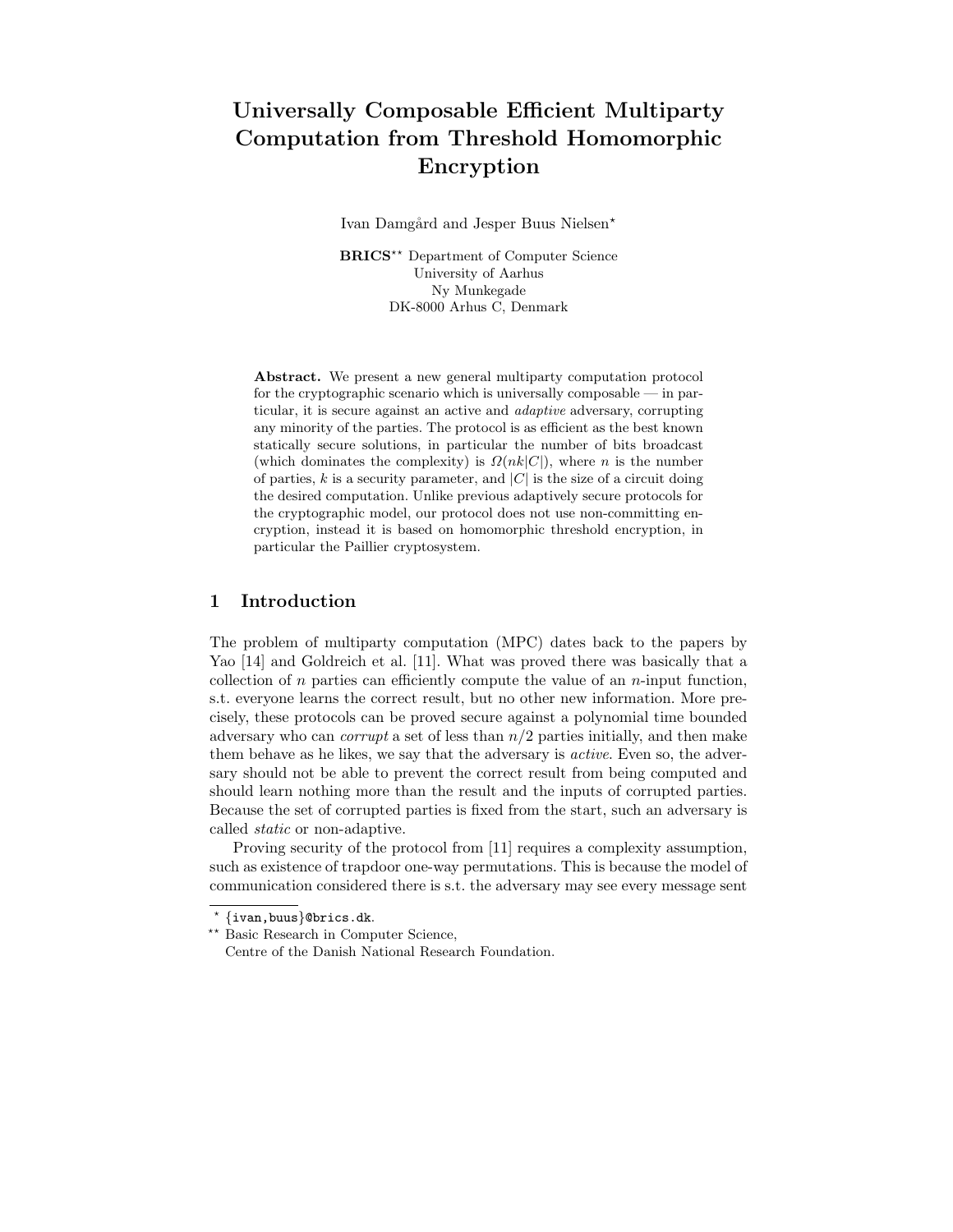between parties, this is sometimes known as the cryptographic model. Later, unconditionally secure MPC protocols were proposed by Ben-Or et al. and Chaum et al. [2, 6], in the model where private channels are assumed between every pair of parties. These protocols are secure, even against an adaptive adversary who may decide dynamically during the protocol who to corrupt.

Over the years, several protocols have been proposed which, under specific computational assumptions, improve the efficiency of general statically secure MPC, see for instance [10]. In particular, Cramer, Damgård and Nielsen [7] proposed a general MPC protocol that is secure against a static adversary corrupting any minority of the parties. The protocol assumes that keys for a threshold homomorphic cryptosystem have been set up, and has communication (broadcast) complexity  $\Omega(nk|C|)$ , where n is the number of parties, k is a security parameter, and  $|C|$  is the size of a circuit computing the desired function. This is the so far the most efficient protocol known for the cryptographic model, tolerating a dishonest minority (which is the best possible if we want to guarantee termination). The homomorphic threshold cryptosystem can be the one of Paillier[13], or can be built from the quadratic residuosity assumption.

It is possible to get adaptive security, also in the cryptographic model: we can start from an adaptively secure protocol for the private channels model ([2, 6]), and then, instead of assuming perfect channels, we implement them using public-key encryption. While this will in general reduce adaptive security to static, using non-committing encryption, adaptive security carries over to the cryptographic model [4]. In [5], it is shown that non-committing encryption plus some additional techniques can provide MPC that is universally composable, an even stronger notion of security defined by Canetti [3]. All these protocols are, however, much less efficient than the best statically secure ones. An alternative approach that also gives adaptive security is to assume that parties can be trusted to securely erase certain critical data [1].

Our Results In this paper, we present a new general MPC protocol for the cryptographic model, based on Paillier encryption. The protocol is universally composable, in particular, it is secure against an active adaptive adversary corrupting any minority of the parties. Up to a constant factor, it is as efficient as the (statically secure) protocol from [7]. It is therefore the first general MPC solution for the cryptographic model where going to adaptive security does not cause a major loss in efficiency (or costs an extra assumption, such as secure erasures). It is also the first that does not use non-committing encryption, which may be of separate interest from a technical point of view. (The protocol in [5] is not for the private channels model, but it uses non-committing encryption for building adaptively secure oblivious transfer.) Instead of non-committing encryption we use some ideas from the universally composable commitments of [9], and combine this with the protocol from [7]. Thus we work on the same principle that parties supply encrypted input, and the protocol produces encryptions of the outputs, that the parties can then cooperate to decrypt. To make this secure, we introduce a new technique for randomizing encryptions before they are decrypted. This means that the adversary has no control over the encryptions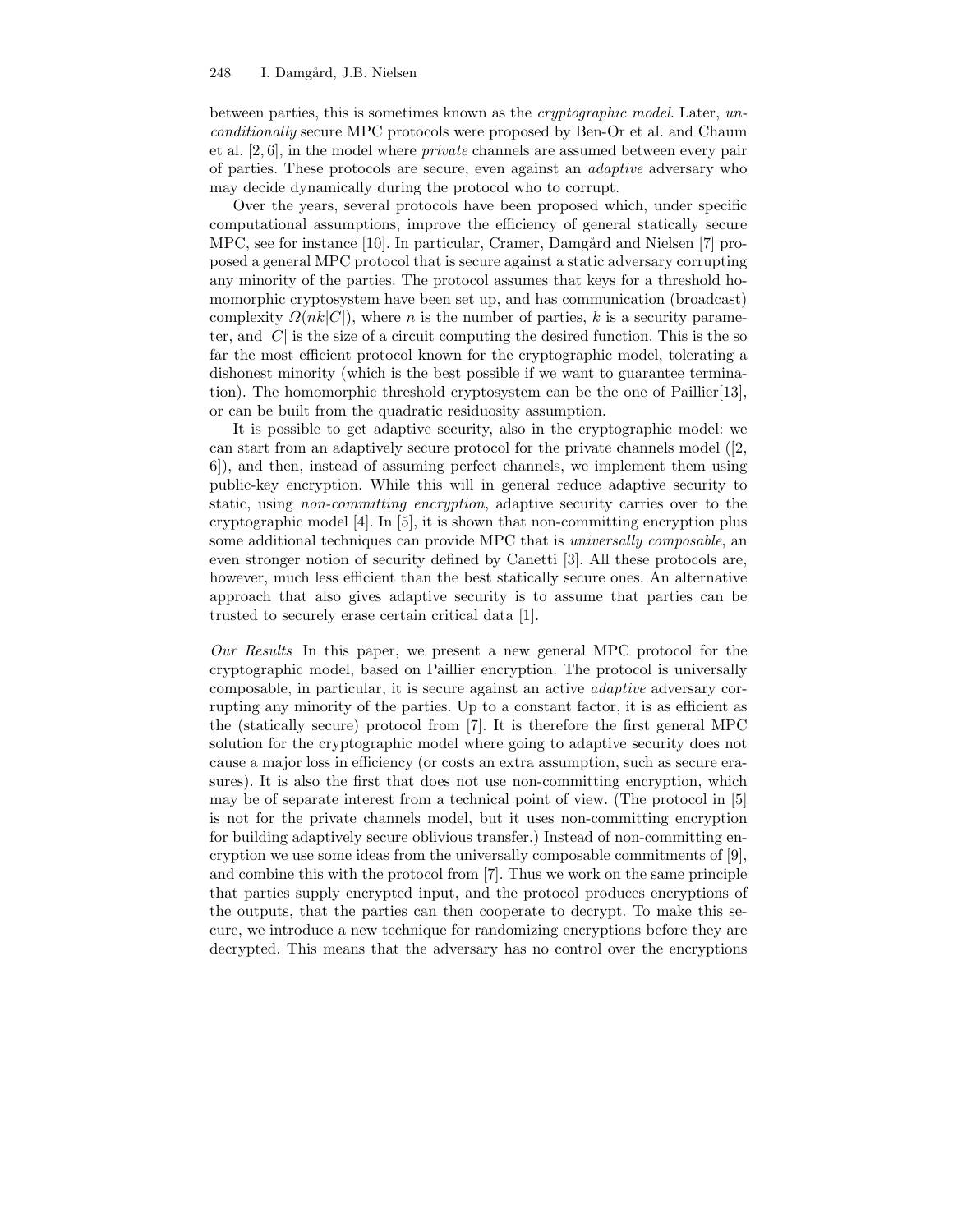that are decrypted, and this turns out to be essential for our proof of security to go through.

We prove our protocols secure in the framework for universally composable (UC) security by Canetti[3]. This framework allows to define the security of general reactive tasks, rather than just evaluation of functions. This allows us to prove that our protocol does not just provide secure function evaluation, but is in fact equivalent to what we call an arithmetic black box (ABB). An ABB can be thought of as a secure general-purpose computer. Every party can in private specify inputs to the ABB, and any majority of parties can ask it to perform any feasible computational task and make the result (and only the result) public. Moreover the ABB can be invoked several times and keeps an internal state between invocations. This point of view allows for easier and more modular proofs, and also makes it easier to use our protocols as tools in other constructions.

# 2 An Informal Description

In this section, we give a completely informal introduction to some main ideas. All the concepts introduced here will be treated more formally later in the paper. We will assume that from the start, the following scenario has been established: we have a semantically secure threshold public-key system given, i.e., there is a public encryption key  $pk$  known by all parties, while the matching private decryption key has been shared among the parties, s.t. each party holds a share of it.

We will use a threshold version of the Paillier cryptosystem, so the message space is  $\mathbf{Z}_N$  for some RSA modulus N. For a plaintext  $a \in \mathbf{Z}_N$ , we let  $\overline{a}$  denote an encryption of a. We have certain homomorphic properties: from encryptions  $\overline{a}$ , b, anyone can easily compute (deterministically) an encryption of  $a+b$ , which we denote  $\overline{a} \boxplus \overline{b}$ . We also require that from an encryption  $\overline{a}$  and a constant  $\alpha \in \mathbf{Z}_N$ , it is easy to compute a random encryption of  $\alpha a$ , which we denote  $\alpha \boxdot \overline{a}$ . This immediately gives us an algorithm  $\boxdot$  for subtracting.

We can then sketch how a computation was performed securely in the (statically secure) protocol from [7]: we assume the desired computation is specified as a circuit doing additions and multiplications in  $\mathbf{Z}_N$  — This allows us to simulate a Boolean circuit in a straightforward way using  $0/1$  values in R. The protocol then starts by having each party publish encryptions of his input values and give zero-knowledge proofs that he knows these values. Then any operation involving addition or multiplication by constants can be performed with no interaction: if all parties know encryptions  $\overline{a}$ ,  $\overline{b}$  of input values to an addition gate, all parties can immediately compute an encryption of the output  $a + b$ . This leaves only the problem of multiplications: Given encryptions  $\overline{a}, \overline{b}$  (where it may be the case that no parties knows a nor b), compute securely an encryption of  $c = ab$ . This can be done by the following protocol (which is a slightly optimized version of the protocol from [7]):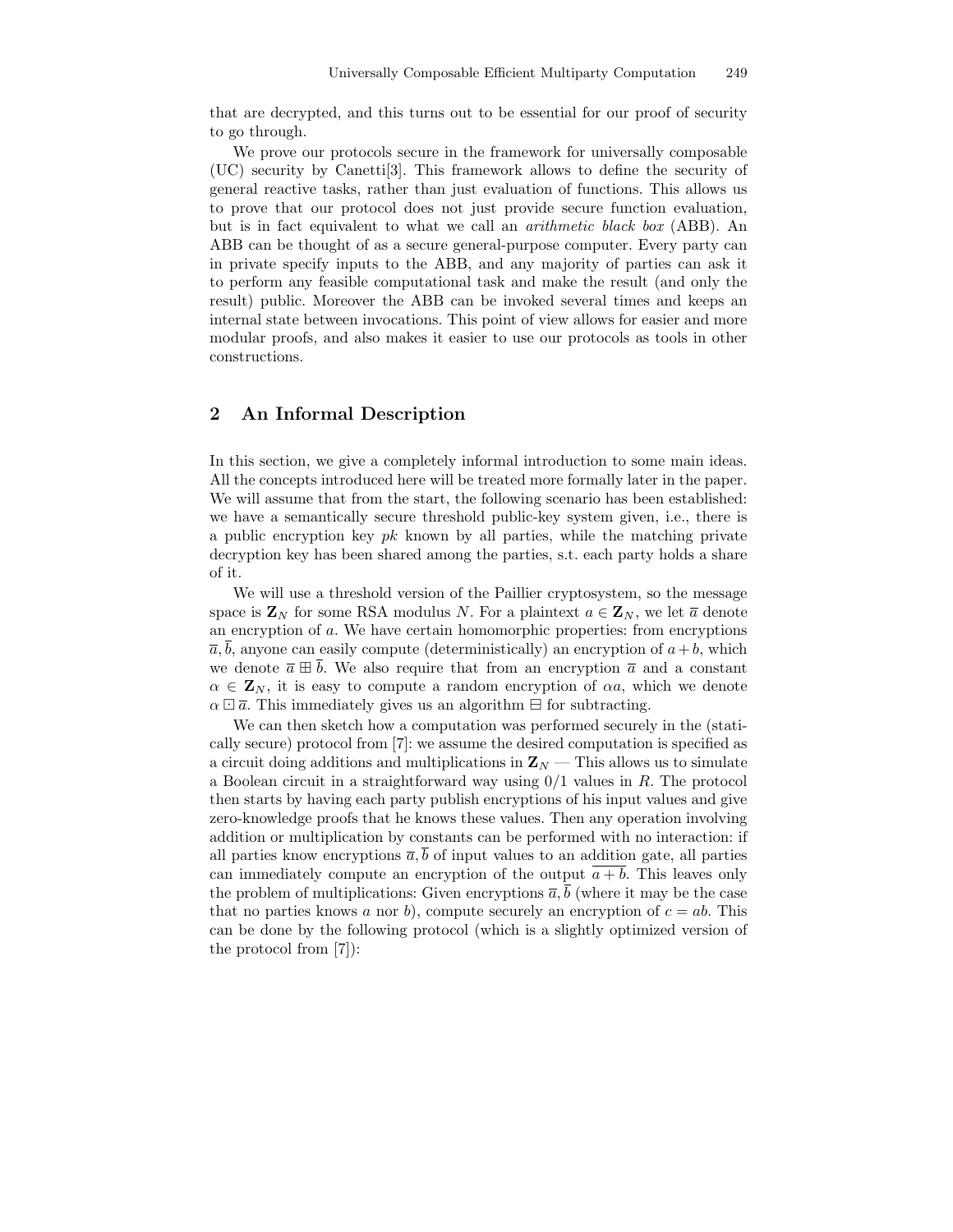- 1. Each party  $P_i$  chooses random  $d_i \in \mathbf{Z}_N$  and broadcasts encryptions  $\overline{d_i}$  and  $d_i b$ .
- 2. All parties prove in zero-knowledge that they know their respective values of  $d_i$ , and that  $d_i b$  encrypts the correct value. Let S be the subset of the parties succeeding with both proofs.
- 3. All parties can now compute  $\overline{a}\boxplus(\boxplus_{i\in S}\overline{d}_i)$ . This ciphertext is decrypted using threshold decryption, so all parties learn  $a + \sum_{i \in S} d_i$ .
- 4. All parties set  $\overline{c} = (a + \sum_{i \in S} d_i) \boxdot \overline{b} \boxminus (\boxplus_{i \in S} \overline{d_i b}).$

At the final stage we know encryptions of the output values, which we just decrypt using threshold decryption. Intuitively this is secure if the encryption is secure because, other than the outputs, only random values or values that should be known to the adversary are ever decrypted. This intuition was proved for a static adversary in [7]. But in the UC framework, where the adversary is adaptive, it is well known that there are several additional problems:

Loosely speaking, a proof of security requires building a simulator that simulates in an indistinguishable way the adversary's view of a real attack, while having access only to data the adversary is supposed to know at any given time. This means that for instance in the input stage the simulator needs to show the adversary encryptions that are claimed to contain the inputs of honest parties. At this time the simulator does not know these inputs, so it must encrypt some arbitrary values. This is fine for the time being, but if one of the honest parties are later corrupted, the simulator learns the real inputs of this party and must reveal them to the adversary along with a simulation of all internal data of the party. The simulator is now stuck, since the real inputs most likely are not consistent with the arbitrary values encrypted earlier.

We handle this problem using a combination of two tricks: first, we include in the public key an encryption  $K = \overline{1}$ . Then, we redefine the encryption method, and fix the rule that to encrypt a value a, one computes  $a \square K$ . Under normal circumstances, this will be an encryption of a. The point, however, is that in the simulation, the simulator can decide what K should be, and will set  $K = \overline{0}$ . Then all encryptions used in the simulation will contain 0, in fact — using the algebraic properties of the encryption scheme — the simulator can compute  $C$ as an encryption of 0, store the random coins used for this and later make it seem as if C was computed as  $C = a \square K$  for any a it desires.

However, the simulator must also be able to find the input values the adversary supplies, immediately as the encryptions are made public. This is not possible if it only sees encryptions of 0. We therefore redefine the way inputs are supplied: for each input value x of party  $P_i$ ,  $P_i$  uses the UC commitment scheme of [9] to make a commitment commit(x) to x, and also sends an encryption  $C = x \square K$ . Finally he proves in zero-knowledge that commit(x) contains the same value as  $C$ . This can be done efficiently because [9] is also based on Paillier encryption, and the UC property of the commitments precisely allows the simulator to extract inputs of corrupted parties and fake it on behalf of honest parties.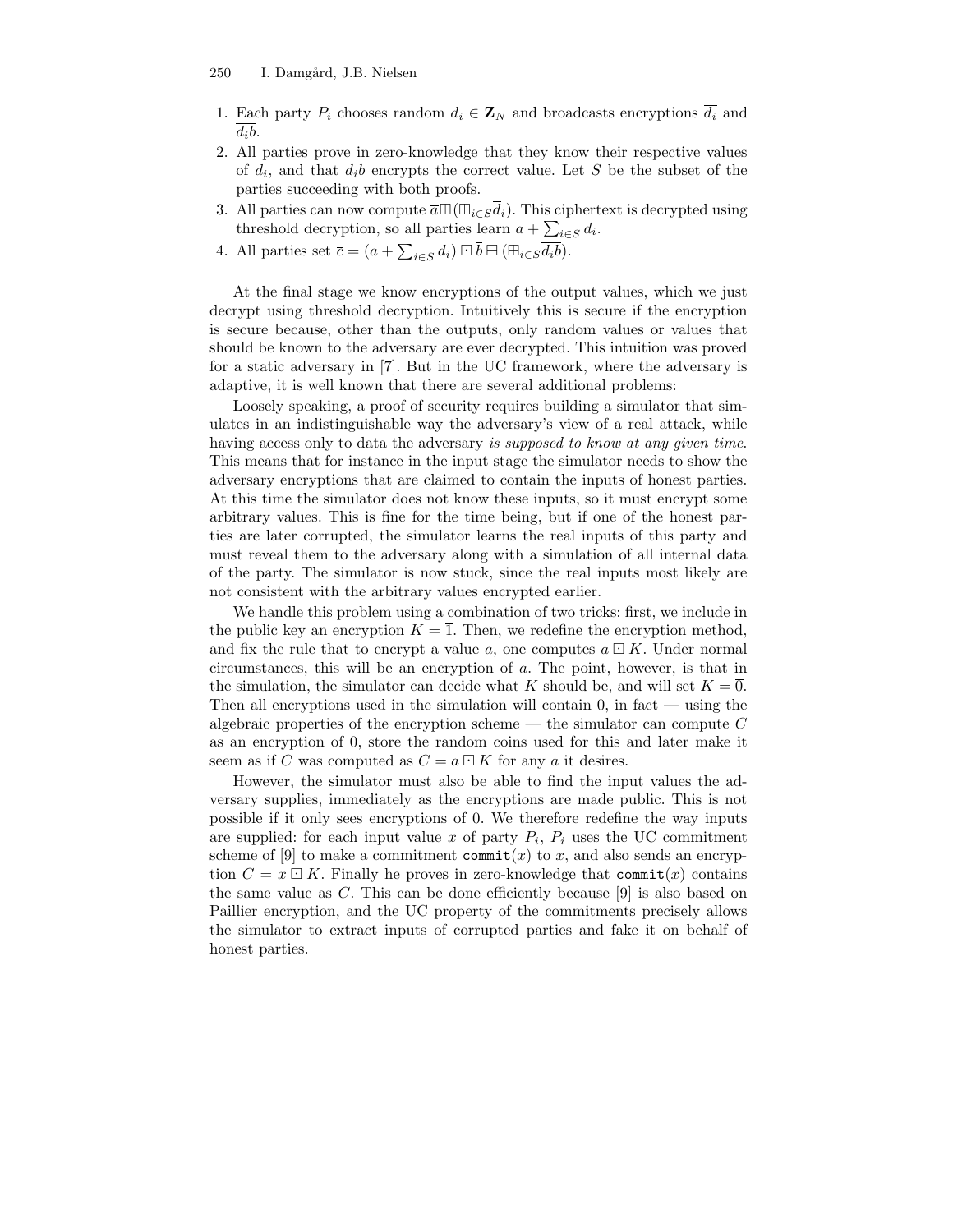A final problem we face is that the simulator will not be able to "cheat" in the threshold decryption protocol. The key setup for this protocol fixes the shares of the private key even in the simulation, so a ciphertext can only be decrypted to the value it actually contains. Of course, when decrypting the outputs, the correct results should be produced both in simulation and real life, and so we have a problem since we just said that all ciphertexts in the simulation really contain 0. We solve this by randomizing all ciphertexts before they are decrypted: we include another fixed encryption  $R = \overline{0}$  in the public key. Then, given ciphertext C, the parties cooperate to create an encryption  $r \square R$ , where r is a (secret) randomly chosen value that depends on input from all parties. Then we compute  $C \boxplus (r \boxdot R)$  and decrypt this ciphertext. Under normal circumstances, it will of course contain the same plaintext as C. But in the simulation, the simulator will set  $R = \overline{1}$ , and "cheat" in the process where r is chosen, s.t.  $r = a$ , where a is the value the simulator wants the decryption to return. This works, since in the simulation any  $C$  actually encrypts 0.

# 3 Preliminaries

*Notation* Throughout the paper  $k$  will denote the security parameter. For a probabilistic polynomial time (PPT) algorithm A we will use  $a \leftarrow A(x; r)$  to denote running A on input x and uniformly random bits  $r \in \{0,1\}^{p(|x|)}$  producing output a; Here  $p(\cdot)$  is a polynomial upper bounding the running time of A.

*Non-erasure*  $\Sigma$ -protocols Consider a binary relation  $R \subseteq \{0,1\}^* \times \{0,1\}^*$  where  $(x, w) \in R$  can be checked in PPT. By  $L(R)$  we denote the set  $\{x \in \{0, 1\}^*\}$   $\exists w \in R$  ${0,1}^*((x,w) \in R)$ .

A non-erasure  $\Sigma$ -protocol for relation R is six PPT algorithms  $(A, l, Z, B, \text{hvs}, A)$ rbs, xtr) (and an integer l) specifying a three move, public randomness, honest verifier zero-knowledge protocol with special soundness. The prover has input  $(x, w) \in R$  and the verifier has input x. The prover first computes a message  $a \leftarrow A(x, w; r_A)$  and sends a to V. Then V returns a l-bit challenge e. The prover then computes a response to the challenge  $z \leftarrow Z(x, w, r_a, e)$  and sends z to the verifier. The verifier then computes  $b \leftarrow B(x, a, e, z)$ , where  $b \in \{0, 1\}$ indicates whether to believe that the prover knows a valid witness  $w$  or not. The algorithm hvs is called the honest verifier simulator and takes as input  $x \in L(R)$ ,  $e \in \{0,1\}^l$  and a uniformly random bit-string  $r_{\text{hvs}}$  and produces as output  $(a, z)$ which is supposed to be distributed as the  $(a, z)$  produced by a honest prover with instance x receiving challenge  $e$  — this is defined formally below. The algorithm rbs is called the random bits simulator. It takes as input  $(x, w) \in R$ , a challenge  $e \in \{0,1\}^l$  and bits  $r_{\text{hvs}}$ , which we think of as the random bits used by hvs in a run  $(a, z) \leftarrow \text{hvs}(x, e; r_{\text{hvs}})$ , and it produces as output a bit-string  $r_A$ s.t.  $a = A(x, w; r_A)$  and  $z = Z(x, w, r_A, e)$ . I.e. if  $(a, z)$  is the messages simulated using hvs given just  $x \in L(R)$ , then if w s.t.  $(x, w) \in R$  later becomes known it is possible to construct random bits  $r_A$  s.t. it looks like  $(a, z)$  was generated as  $a \leftarrow A(x, w; r_A)$  and  $z \leftarrow Z(x, w, r_A, e)$ . Finally xtr is a knowledge extractor,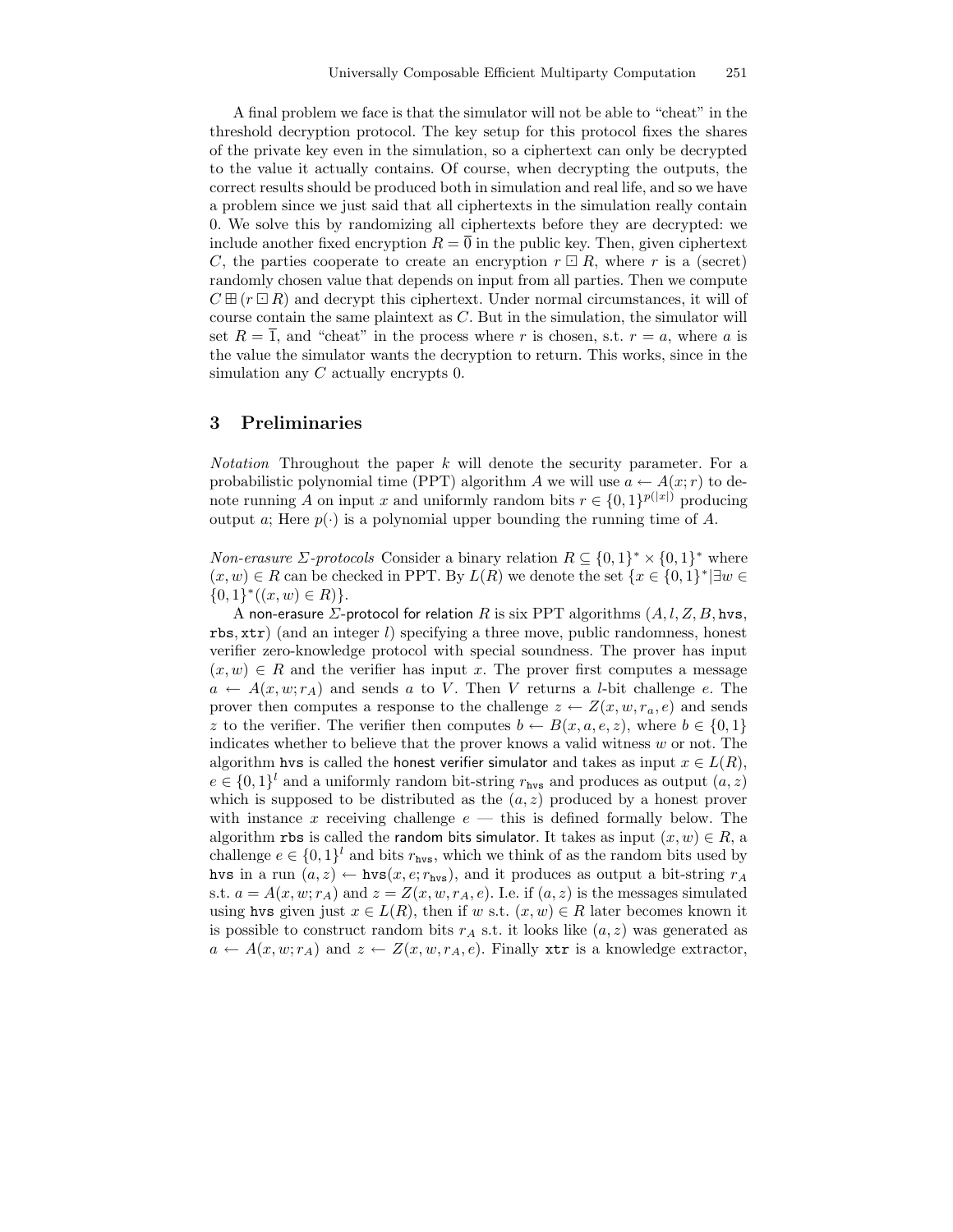which given two correct conversations with the same first message can compute a witness. We now formalize these requirements along with completeness.

- **Completeness:** For all  $(x, w) \in R$ ,  $r_A$  and  $e \in \{0, 1\}^l$  we have that  $B(x, A(x, w; r_a), e, Z(x, w, r_a, e)) = 1.$
- Special non-erasure honest verifier zero-knowledge: The following two random variables are identically distributed for all  $(x, w) \in R$  and  $e \in \{0, 1\}^l$ :

$$
\text{EXEC}(x, w, e) = [a \leftarrow A(x, w; r_A); z \leftarrow Z(x, w, r_A, e) : (x, w, a, r_A, e, z)]
$$
  
\n
$$
\text{SIM}(x, w, e) = [(a, z) \leftarrow \text{hvs}(x, e; r_{\text{hvs}}); r_A \leftarrow \text{rbs}(x, w, e, r_{\text{hvs}}) : (x, w, a, r_A, e, z)]
$$

**Special soundness:** For all  $x \in S$  and  $(a, e, z)$  and  $(a, e', z')$  where  $e \neq e', B(x, a, e, z) =$ 1 and  $B(x, a, e', z') = 1$ , we have that  $(x, \text{str}(x, a, e, z, e', z')) \in R$ .

# 4 Non-Erasure Concurrent Zero-Knowledge Proofs of Knowledge

In [8] a concurrent zero-knowledge proofs of knowledge is presented based on any  $\Sigma$ -protocol. The protocol assumes that the prover P and verifier V agree on a key K for a trapdoor commitment scheme. The prover has input  $(x, w) \in R$ and the verifier knows x. The protocol proceeds as follows.

- 1. The prover generates  $a \leftarrow A(x, w; r_A)$ , commits  $c \leftarrow \text{commit}_K(a; r_c)$  and sends  $c$  to the verifier.
- 2. The verifier sends uniformly random  $e \in \{0,1\}^l$  to the prover.
- 3. The prover computes  $z \leftarrow Z(x, w, r_A, e)$  and sends  $(a, r_c, z)$  to the verifier.
- 4. The verifier outputs 1 iff  $c = \text{commit}_K(a, r_c)$  and  $B(x, a, e, z) = 1$ .

To simulate the protocol without  $w$  one assumes that the simulator knows the trapdoor  $t$  of K. The simulator can then let c be a fake commitment and when it receives e compute  $(a, z) \leftarrow \text{hvs}(x, e; r_{\text{hvs}})$ , use t to compute  $r_c$  s.t.  $c =$ commit<sub>K</sub> $(a; r_c)$  and send  $(a, r_c, z)$ . As observed in [9], if the *Σ*-protocol is nonerasure the above protocol is adaptively secure. Assume namely that  $P$  is corrupted and the simulator learns a witness. Then compute  $r_A \leftarrow \texttt{rbs}(x, w, e, r_{\text{hvs}})$ and by special non-erasure honest verifier zero-knowledge the simulation is perfect. In the following we will call this to patch the state of the proof of knowledge.

In  $[8]$  a knowledge extractor  $x \text{tr}$  is given working as follows. Assume K is a random commitment key so that  $\text{commit}_K$  is computational binding and assume a corrupt prover succeeds in giving an acceptable proof with probability p say. Then by rewinding and giving new random challenges  $e'$  until a proof is accepted again we get, e.w.n.p., values  $a, e, z, a, e', z'$  s.t.  $B(x, a, e, z) = B(x, a, e', z') =$ 1 and  $e \neq e'$  and can compute a witness w for x. The expected number of rechallenges needed is  $\frac{1}{p}$  so if we run a proof and extract if a correct proof is given the expected number of rechallenges used in the extraction is  $p\frac{1}{p}$  where  $p$ is the probability that the proof is accepted in the first place. This generalizes to several proofs run concurrently. Each time a proof is accepted invoke xtr and get a witness. If the context in which the proofs are run is PPT, then the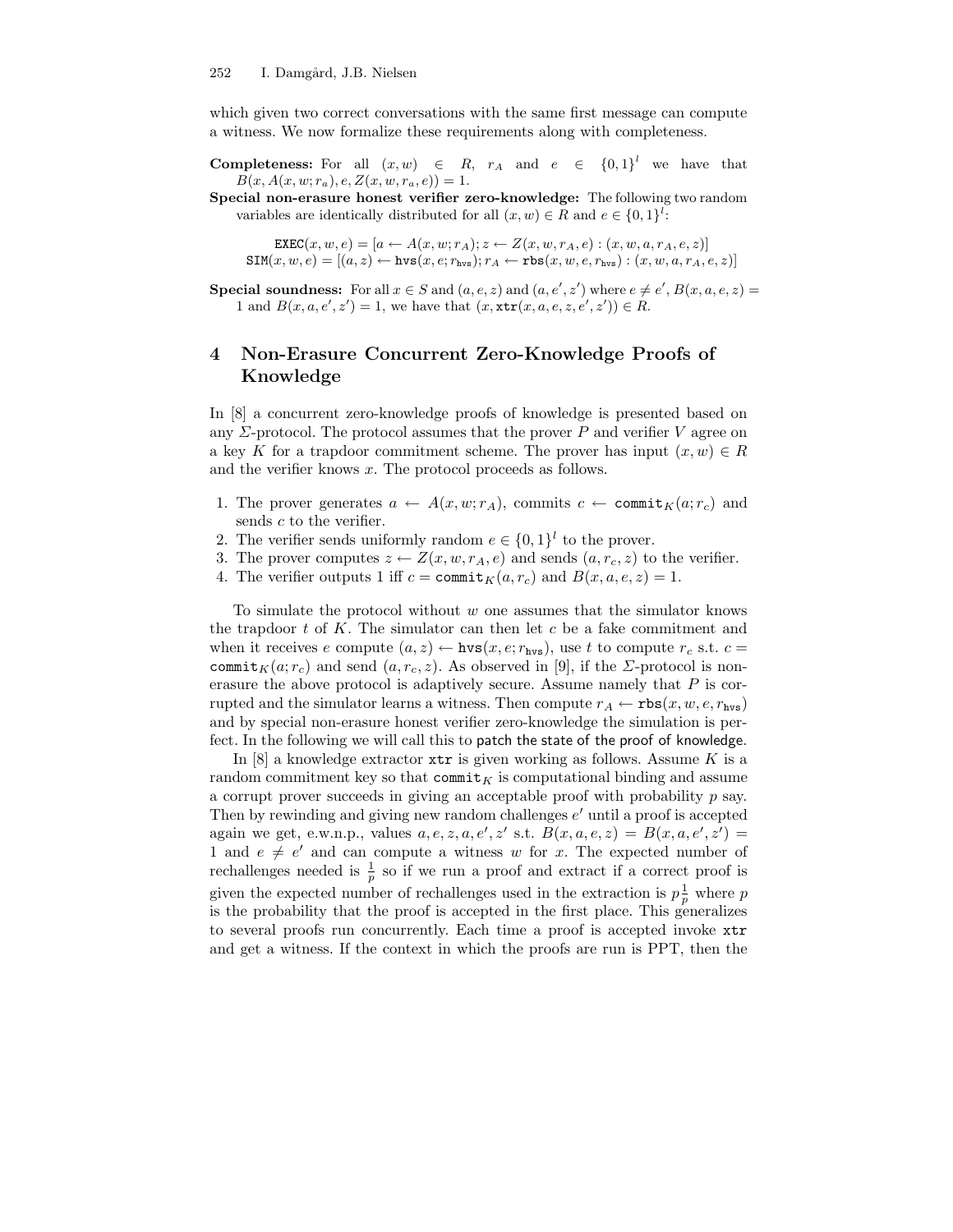running time, and the number of proofs, is bounded by a polynomial P, and so each invocation of  $xtr$  has expected running time less than  $P$  which with a total of at most P invocations, by the linearity of expectation, gives an expected polynomial running time of at most  $P^2$ .

Note that for the zero-knowledge simulator it is enough that  $K$  is a trapdoor commitment key, whereas for knowledge soundness it was needed that the key was random to ensure that commit<sub>K</sub> is computational binding. We can therefore let  $V$  pick the key  $K$  and send it to  $P$ . All we need to ensure is that is the simulator can get its hands on the trapdoor of  $K$ . We will use the protocol and simulator exactly this way later.

## 5 Universally Composable Security

In this section we give a sketch of the notion of universally composable security of synchronous protocols for the authenticated link model. Except for some minor technical differences it is the synchronous model described in [3].

A protocol  $\pi$  consists of n parties  $P_1, \ldots, P_n$ , all PPT interactive Turing machines (ITMs). The execution of a protocol takes place in the presence of an environment  $\mathcal{Z}$ , also a PPT ITM, which supplies inputs to and receives outputs from the parties.  $Z$  also models the adversary of the protocol, and so schedules the activation of the parties and corrupts parties. In each round  $r$  each party  $P_i$  sends a message  $m_{i,j,r}$  to each party  $P_j$ ; The message  $m_{i,i,r}$  is the state of  $P_i$  after round r, and  $m_{i,i,0} = (k, r_i)$  will be the security parameter and the random bits used by  $P_i$ . We model open channels by showing the messages  ${m_{i,j,r}}_{i\in[n]\setminus\{i\}}$  to Z, where  $[n] = \{1,\ldots,n\}$ . In each round Z inputs a value  $x_{i,r}$  to  $P_i$  and receives and output  $y_{i,r}$  from  $P_i$ . We write the r'th activation of  $P_i$  as  $({m_{i,j,r}}_{j\in[n]}, y_{i,r}) = P_i({m_{j,i,r-1}}_{j\in[n]}, x_{i,r})$ . We model that the parties cannot reliably erase their state by giving  $r_i$  to  $\mathcal Z$  when  $P_i$  is corrupted. In the following C will denote the set of corrupted parties and  $H = [n] \setminus C$ . In detail the real-life execution proceeds as follows.

- **Init:** The input is k, random bits  $r = (r_1, \ldots, r_n) \in (\{0, 1\}^*)^n$  and an auxiliary input  $z \in \{0,1\}^*$ . Set  $r = 0$  and  $C = \emptyset$ . For  $i, j \in [n]$  let  $m_{i,j,0} = \epsilon$  for  $i \neq j$  and  $m_{i,i,0} = (k, r_i)$ . Then input k and z to Z and activate Z.
- **Environment activation:** When activated  $Z$  outputs one of the following commands: (activate  $i, x_{i,r}, \{m_{j,i,r-1}\}_{j\in C}$ ) for  $i \in H$ ; (corrupt i) for  $i \in H$ ; (end round); or (guess b) for  $b \in \{0,1\}$ . Commands are handled as described below and the environment is then activated again. We require that all honest parties are activated between two (end round) commands. When a (guess  $b$ ) command is given the execution stops.
- **Party activation:**  $\{m_{j,i,r-1}\}_{j\in H}$  were defined in the previous round; Add these to  ${m_{j,i,r-1}}_{j\in C}$  from the environment and compute  $({m_{i,j,r}}_{j\in [n]}, y_{i,r})$  =  $P_i(\{m_{j,i,r-1}\}_{j\in[n]},x_{i,r})$ . Then give  $\{m_{i,j,r}\}_{j\in[n]\setminus\{i\}}$  to  $\mathcal{Z}$ . **Corrupt:** Give  $r_i$  to  $\mathcal{Z}$ . Set  $C = C \cup \{i\}$ .

End round: Give the value  $\{y_{i,r}\}_{i\in H}$  defined in Party activation to  $\mathcal Z$  and set  $r = r + 1.$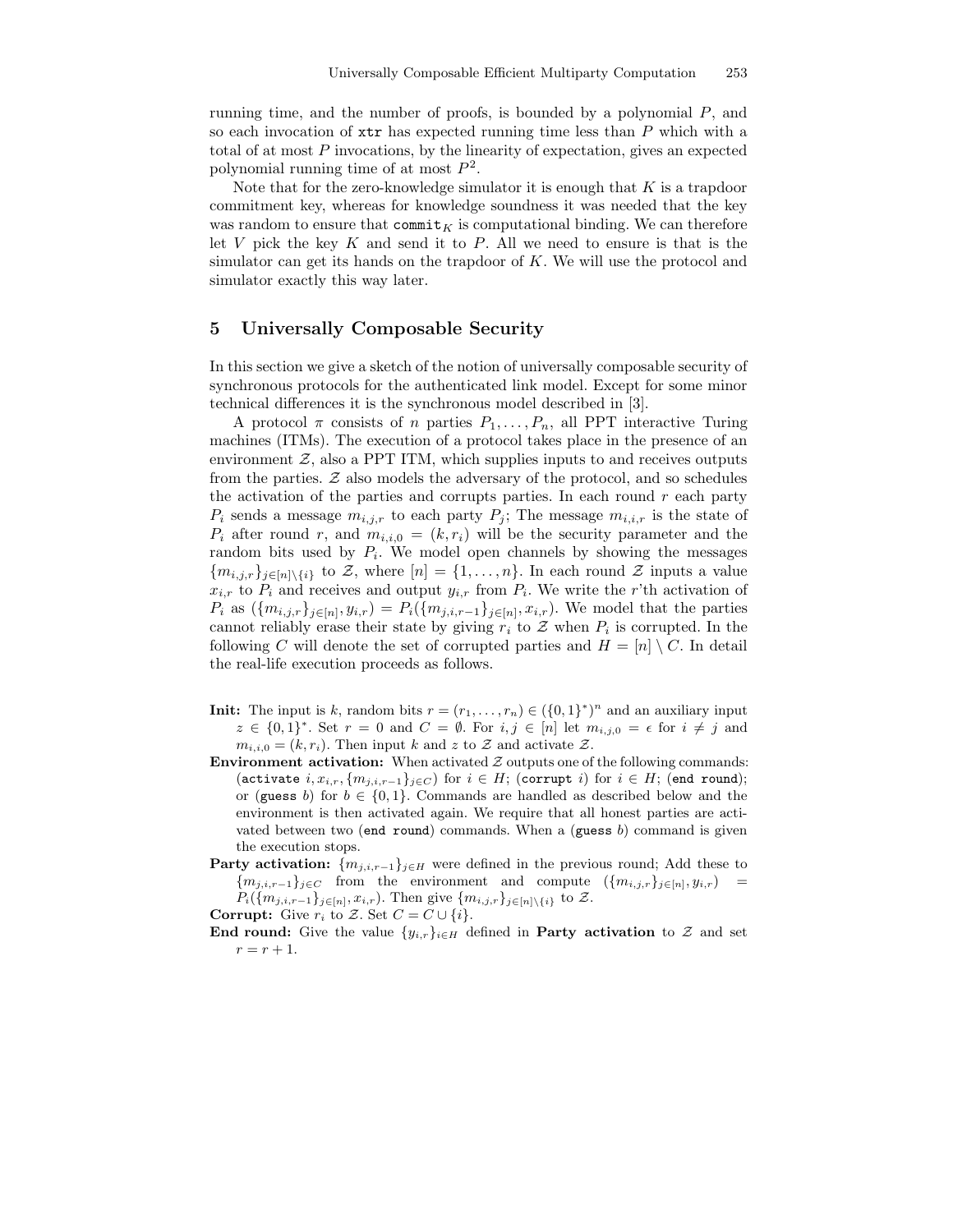#### 254 I. Damgård, J.B. Nielsen

The result of the execution is the bit b output by  $Z$ . We denote this bit by REAL<sub>π, Z</sub> $(k, r, z)$ . This defines a Boolean distribution ensemble REAL<sub>π, Z</sub> =  $\{REAL_{\pi,\mathcal{Z}}(k,z)\}_{k\in\mathbb{N},z\in\{0,1\}^*}$ , where we take r to be uniformly random.

To define the security of a protocol an ideal functionality  $\mathcal F$  is specified. The ideal functionality is a PPT ITM with  $n$  input tapes and  $n$  output tapes which we think of as being connected to  $n$  parties. The input-output behavior of the ideal functionality defines the desired input-output behavior of the protocol. To be able to specify protocols which are allowed to leak certain information  $\mathcal F$ has a special output tape (SOT) on which it writes this information. The ideal functionality also has the special input tape (SIT). Each time  $\mathcal F$  is given an input for  $P_i$  it writes some value on the SOT modeling the part of the input which is not required to be kept secret. When  $\mathcal F$  receives the input (activate v) a round is over, in response to which it writes a value on the output tape for each party. The value  $v$  models the inputs from the corrupted parties. When a party  $P_i$  is corrupted the ideal functionality receives the input (corrupt i) on the SIT.

We then say that a protocol  $\pi$  realizes an ideal functionality  $\mathcal F$  if there exists an interface, also called simulator,  $S$  which given access to  $\mathcal F$  can simulate a run of  $\pi$  with the same input-output behavior. In doing this S is given the inputs of the corrupted parties, and the information leaked on the SOT of  $\mathcal{F}$ , and can specify the inputs of corrupted parties. In detail the ideal process, proceeds as follows.

- **Init:** The input is k, random bits  $r = (r_{\mathcal{F}}, r_{\mathcal{S}}) \in (\{0, 1\}^*)^2$  and an auxiliary input  $z \in \{0,1\}^*$ . Set  $r=0$  and  $C=\emptyset$ . Provide S with  $r_{\mathcal{S}}$ , provide F with  $r_{\mathcal{F}}$  and give k and z to  $Z$  and activate  $Z$ .
- **Environment activation:**  $Z$  is defined exactly as in the real-word, but now commands are handled by  $S$ , as described below.
- **Party activation:** Give  $\{m_{j,i,r-1}\}_{i\in C}$  to S and give  $x_{i,r}$  to F on the input tape for  $P_i$  and run F to get some value  $v_F$  on the SOT. This value is given to S which is then required to compute some value  $\{m_{i,j,r}\}_{j\in[n]\setminus\{i\}}$  which is given to  $\mathcal{Z}$ .
- **Corrupt:** When  $\mathcal Z$  corrupts  $P_i$ ,  $\mathcal S$  is given the values  $x_{i,0}, y_{i,0}, x_{i,1}, \ldots$  exchanged between  $\mathcal Z$  and  $\mathcal F$  for  $P_i$ . Furthermore (corrupt i) is input on the SIT of  $\mathcal F$  and  $\mathcal F$ writes a value on the SOT; This value is given to  $S$ . Then  $S$  outputs some value  $r_i$  which is given to Z. Set  $C = C \cup \{i\}.$
- **End round:** S is activated and produces a value v. Then (activate v) is input to  $\mathcal F$ which produces output  $\{y_{i,r}\}_{i\in[n]}$ . Then  $\{y_{i,r}\}_{i\in C}$  is given to S and  $\{y_{i,r}\}_{i\in H}$  is given to Z. Set  $r = r + 1$ .

The result of the ideal-process is the bit b output by  $Z$ . We denote this bit by **IDEAL**<sub>F,S,Z</sub>(k, r, z). This defines a Boolean distribution ensemble IDEAL<sub>F,S,Z</sub> =  ${\rm \{IDEAL}_{\mathcal{F},\mathcal{S},\mathcal{Z}}(k,z)\}_{k\in\mathbf{N},z\in\{0,1\}^*}.$ 

**Definition 1.** We say that  $\pi$  t-realizes  $\mathcal F$  if there exists an interface  $\mathcal S$  s.t. for all environments  $\mathcal Z$  corrupting at most t parties it holds that IDEAL $\mathcal F, \mathcal S, \mathcal Z \stackrel{c}{\approx} \text{REAL}_{\pi,\mathcal Z}$ .

We then define the hybrid models. The G-hybrid model is basically the reallife model where the parties in addition to the communication lines also have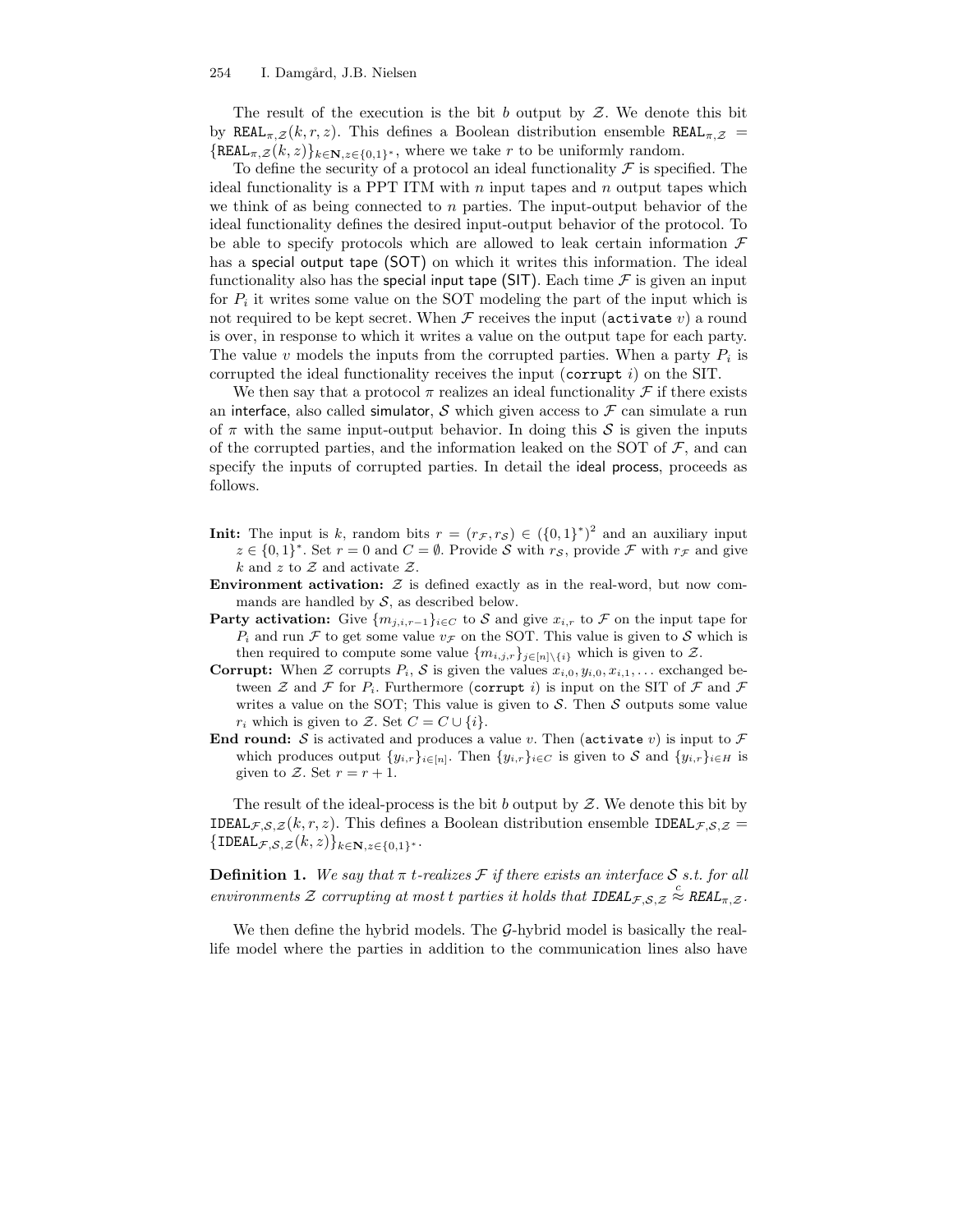access to an ideal functionality G. In each round all parties give an input to  $\mathcal G$ and receive the output from  $\mathcal G$  in the following round. The inputs to the SIT of G are given by Z and Z receives the outputs on the SOT. When defining security of a protocol in a hybrid model the interface  $S$  must in addition to the communication and internal state of parties also simulate the values exchanged between  $\mathcal G$  and  $\mathcal Z$ . We call this a hybrid interface.

**Definition 2.** We say that  $\pi$  t-realizes  $\mathcal F$  in the  $\mathcal G$ -hybrid model if there exists a hybrid interface  $S$  s.t. for all environments  $Z$  corrupting at most t parties it holds that **IDEAL** $f_{\mathcal{F},\mathcal{S},\mathcal{Z}} \stackrel{c}{\approx} HYB_{\pi,\mathcal{Z}}^{\mathcal{G}}$ .

A universal composability theorem can be proven for this framework. I.e. if a protocol realizes a given functionality it can be replaced for the functionality in all contexts. The above description easily generalizes to the case of several ideal functionalities in a hybrid model. In particular we will in the protocols following assume that the parties have access to an ideal functionality  $\mathcal{F}_{BA}$  for doing Byzantine Agreement. It expects a bit  $b_i$  as input from all parties. If all honest parties agree on a value v, then  $\mathcal{F}_{BA}$  outputs v to all parties. Otherwise the environment is allowed to determine the output through the SIT. We also assume a broadcast channel, which can easily be model with an ideal functionality.

### 6 The Paillier Cryptosystem and Some Tools

In this section we describe the Paillier cryptosystem [13]. The public key is a  $k$ -bit RSA modulus  $pk = N = pq$ , where p an q are chosen s.t.  $p = 2p' + 1$ ,  $q = 2q' + 1$ for primes  $p', q'$ , and both p and q have  $k/2$  bits. The plaintext space is  $\mathbf{Z}_N$  and the ciphertext space is  $\mathbf{Z}_{N^2}^*$ . To encrypt  $a \in \mathbf{Z}_N$ , one chooses  $r \in \mathbf{Z}_N^*$  uniformly at random and computes the ciphertext as  $E_{pk}(a; r) = g^a r^N \mod N^2$ , where the element  $g = N + 1$  has order N in  $\mathbb{Z}_{N^2}^*$ . The encryption function is homomorphic in the following sense  $E_{pk}(a_1; r_1)E_{pk}(a_2; r_2) \text{ mod } N^2 = E_{pk}(a_1a_2 \text{ mod } n^2)$  $N; r_1r_2 \text{ mod } N$  and  $E_{pk}(a; r)^b = E_{pk}(ab \text{ mod } N; r^b \text{ mod } N)$ . The private key is e.g.  $sk = \phi(N)(\phi(N)^{-1} \text{ mod } N)$ , and it is straightforward to verify that  $((N+1)^{a}r^{N})^{sk}$  mod  $N^{2} = Na + 1$  from which a mod N can be computed. Given a one can then compute  $r^N$  and  $r = (r^N)^{N^{-1} \bmod{\phi(N)}}$  mod  $N^2$ . Under an appropriate complexity assumption — the DCRA — this system is semantic secure. The DCRA states that random elements in  $\mathbf{Z}_{N^2}^*$  are computationally indistinguishable from random elements of form  $r^N$  mod  $N^2$ .

For any ciphertext  $K = E_{pk}(a; r_K)$  we can consider the function  $E_{pk,K}(m; r)$  =  $K^m r^N \bmod N^2 = E_{pk}(am; s^m r \bmod N)$ . If r is uniformly random in  $\mathbf{Z}_N^*$ , then  $s^{m}r \mod N$  is uniformly random in  $\mathbf{Z}_{N}^{*}$  and so  $E_{pk,K}(m;r)$  is a uniformly random encryption of am mod N. Notice that if  $a \in \mathbb{Z}_N^*$ , then from K and  $c =$  $E_{pk,K}(m;r)$  and sk we can efficiently compute m. Therefore  $E_{pk,K}(m;r)$  is again a semantically secure encryption function. If on the other hand  $a = 0$ , then  $E_{pk,K}(m;r)$  is a uniformly random encryption of 0. So,  $E_{pk,K}(m;r)$  can be seen as a perfect hiding commitment scheme commit<sub>pk,K</sub> $(m; r) = E_{pk,K}(m; r)$ . It is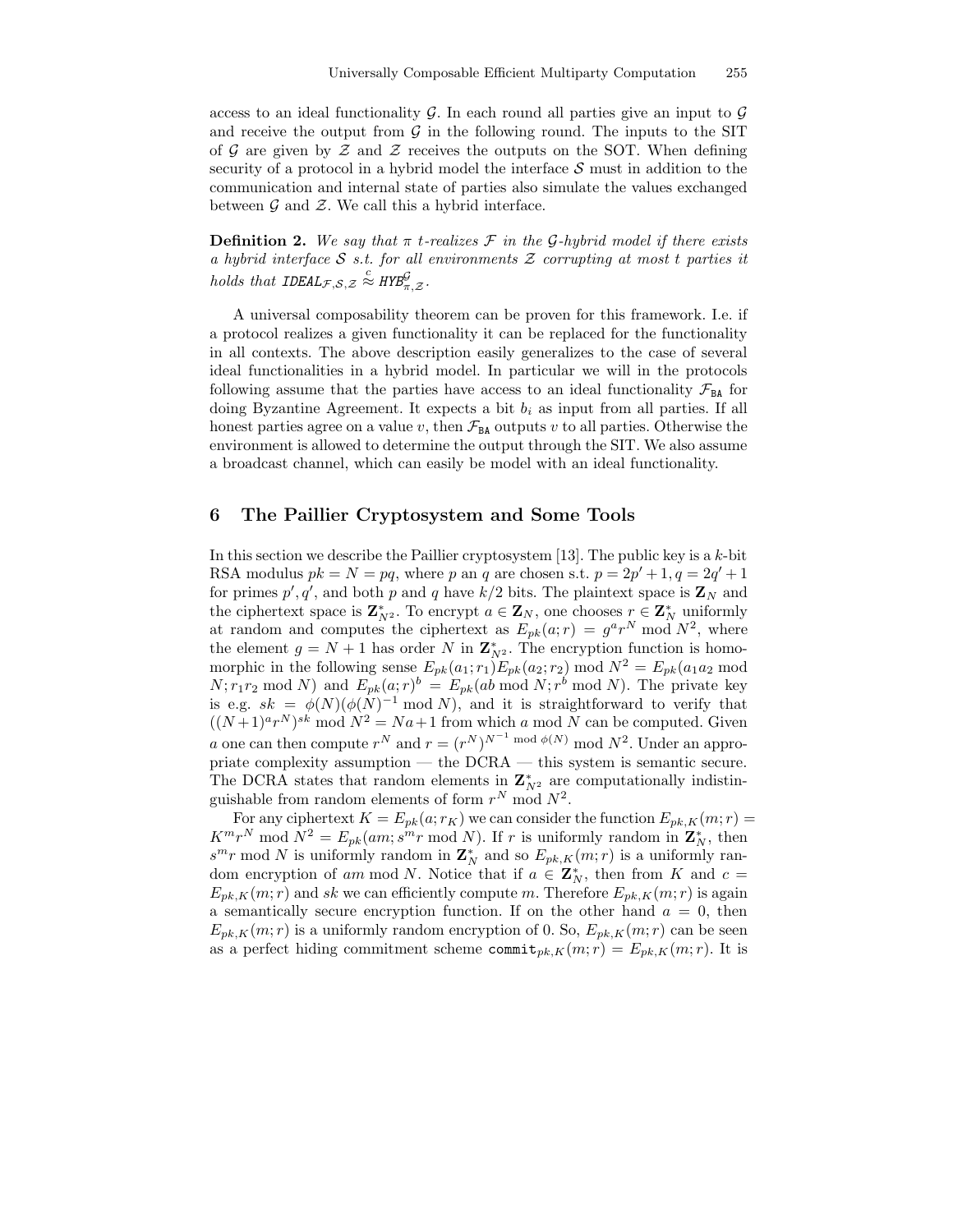#### 256 I. Damgård, J.B. Nielsen

trivial to see that commit<sub>pk,K</sub> $(m; r)$  is computationally binding. If  $K \in E_{pk}(1)$ , then commit<sub>pk,K</sub> $(m; r)$  would be perfect binding, so no algorithm can find two different openings. An algorithm finding two different openings when  $K = E_{pk}(0)$ would therefore distinguish encryptions of 1 from encryptions  $K$  of 0.

Notice furthermore that if  $K = E_{pk}(0; r_K)$  and  $r_K$  is known, then given arbitrary  $m, m' \in \mathbf{Z}_N$  and  $r \in \mathbf{Z}_N^*$  we can compute  $r' = s^{m-m'}r \mod N$ , so that  $E_{pk,K}(m;r) = E_{pk,K}(m';r')$ . All in all we have argued that if  $K = E_{pk}(0;r_K)$  is a random encryption, then commit<sub>K</sub> $(m; r)$  is a perfect hiding computationally binding trapdoor commitment scheme with trapdoor  $t_K$ . When considering values  $K \in \mathbf{Z}_{N^2}^*$  as keys we will call keys of the form  $K = E_{pk}(0; t_K)$  trapdoor keys and we will call keys of the form  $K = E_{pk}(a; s)$  for  $a \in \mathbb{Z}_n^*$  encryption keys. We now describe a commitment scheme from [9].

A UC Commitment Scheme First we have to introduce a so-called doubletrapdoor commitment scheme. Consider a trapdoor commitment scheme with key  $K = (K_1, K_2)$ , where  $K_1$  and  $K_2$  are both encryptions of 0. We commit as commit<sub>K<sub>1</sub>,K<sub>2</sub></sub> $(m) = (E_{pk,K_1}(m_1), E_{pk,K_2}(m_2))$ , where  $m_1$  and  $m_2$  are uniformly random values for which  $m = m_1 + m_2$  mod N. To make a fake commitment just commit to random values  $m_1$  and  $m_2$ , call the commitment  $(c_1, c_2)$ . To trapdoor open such a commitment it is enough to know the trapdoor of one of  $K_1$  and K<sub>2</sub>. To open  $c = (c_1, c_2)$  to m we can open  $c_1$  to  $m - m_2$  or we can open  $c_2$ to  $m - m<sub>1</sub>$ . We note for later use that the distribution of the random bits is independent of which trapdoor is used. Note that the domain of commit<sub>K</sub> can be extended by committing block-wise. Here is the protocol from [9].

**Setup:** We assume that commitment sender  $S$  and receiver  $R$  agree on two independently chosen Paillier public-keys  $N$  and  $N'$  and a commitment key  $K =$  $(K_1, K_2) = (E_{N'}(0, t_1), E_{N'}(0, t_1))$ . If R is honest at the beginning of the protocol we furthermore assume that  $t_1$  and  $t_2$  are uniformly random.

**Commitment:** S commits to  $s \in \mathbb{Z}_N$  as follows.

- 1. S generate uniformly random  $L_S \in \mathbf{Z}_{N^2}^*$ , commits  $c_L = \text{commit}_{N',K}(L_S; r_L)$ and sends  $c<sub>L</sub>$  to  $R$ .
- 2. R generates uniformly random  $L_R \in \mathbf{Z}_{N^2}$  and sends  $L_R$  to R.
- 3. S computes  $L = L_S L_R \text{ mod } N^2$ , commits to s under L as  $c_s = \text{commit}_L(s; r_s)$ for uniformly random  $s \in \mathbb{Z}_N^*$  and sends  $c_s$  to R along with  $(L_S, r_L)$ , and outputs  $(L, c_s, r_s)$ .
- 4. R checks that  $c_L = \text{commit}_{N',K}(L_S; r_L)$  and if so computes  $L = L_S L_R \text{ mod } N^2$ and outputs  $(L, c_s)$ .

In [9] a simulator  $S_{\text{commit}}$  for the UC framework is given which has the property that given any so-called hitting commitment  $(L, c_s)$  it can simulate a run of the protocol which results in R outputting  $(L, c_s)$ . All the simulator needs to do this is the trapdoor(s) of K when R is corrupted and an opening  $(s, r_s)$  of  $(L, c_s)$ when  $S$  is corrupted. The simulator has some properties given in Theorem 1.

**Theorem 1.** Consider a simulation with hitting commitment  $(L, c_s)$  and output commitment  $(L', c'_s)$  from R.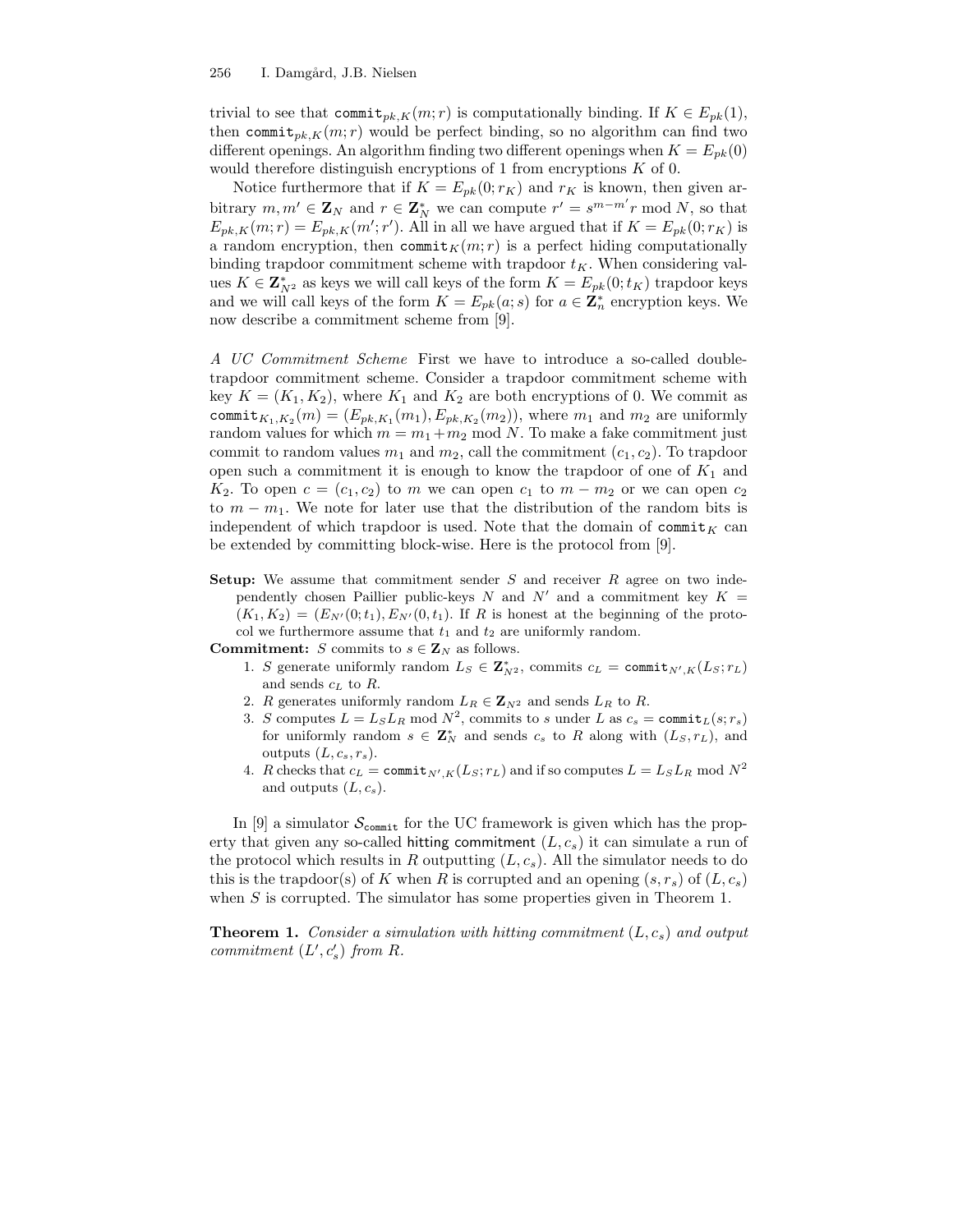- 1. If L is uniformly random from  $\mathbf{Z}_{N^2}^*$  and  $c_s$  is a uniformly random commitment to s, then the simulation is distributed exactly as the real-life protocol on input s.
- 2. If S is honest after the simulation, then  $(L', c'_s) = (L, c_s)$ .
- 3. If N' is a modulus for which commit<sub>N',K</sub> is computationally binding, then after a simulation where S was corrupted when  $c<sub>L</sub>$  was sent and R was honest by the end of the simulation,  $L'$  is an encryption key, e.w.n.p.

By simulating a trapdoor commitment under  $(pk, K)$  we mean the following. Generate  $L = E_N(0; r_L)$  for uniformly random  $r_0$  and compute  $c_s = E_{N,L}(0; r_s)$ for uniformly random  $r_s$ . Then run  $\mathcal{S}_{\text{commit}}$  with hitting commitment  $(L, c_s)$ . We write the resulting commitment as  $(L, c_s, ?)$ . If at some point any  $s \in \mathbf{Z}_N$  is given, then use  $r_0$  and  $r_s$  to compute  $r'_s$  s.t.  $c_s = E_{pk,N}(s; r'_s)$  and give  $(s, r'_s)$  to  $\mathcal{S}_{\text{commit}}$  to patch the state of the simulation. We call this patching  $(L, c_s, ?)$  to s.

A Non-Erasure  $\Sigma$ -Protocol In [9] a non-erasure  $\Sigma$ -protocol for identical plaintext is given for the Paillier cryptosystem. The instance is  $(K_1, c_1, K_2, c_2)$  and a witness is  $(s, r_1, r_2)$  s.t.  $c_1 = E_{pk, K_1}(s; r_1)$  and  $c_2 = E_{pk, K_2}(s; r_2)$ .

Escape-Secure Threshold Decryption In this section we introduce the adaptively secure threshold decryption protocol from [12]. We first make a definition which will help us state the results precisely. We will introduce a weaker notion of UC security, which we call escape-security. An escape-simulator  $S$  is defined as a simulator in the UC framework augmented with a special escape state. An escapesimulation IDEAL $_{\mathcal{F},\mathcal{S},\mathcal{Z}}(k,z)$  proceeds exactly as in the UC framework except that if S enters the escape state, then the simulation terminates with the output  $\perp$ — we say that the simulation was escaped. For environment  $\mathcal Z$  and values  $k \in \mathbb N$ and  $z \in \{0,1\}^*$  of the security parameter we define the simulation probability by  $s_{\mathcal{Z}}(k, z) = 1 - \Pr[\text{IDEAL}_{\mathcal{F}, \mathcal{S}, \mathcal{Z}}(k, z) = \bot].$  When  $s_{\mathcal{Z}}(k, z)$  is non-zero we define the conditional probabilities  $c_{\mathcal{Z}}(k, z, b) = \frac{\Pr[\text{IDEAL}_{\mathcal{F}, S, \mathcal{Z}}(k, z) = b]}{s_{\mathcal{Z}}(k, z)}$  $\frac{\log s}{s_Z(k,z)}$ . When  $s_Z(k,z)$  is zero we define  $c_{\mathcal{Z}}(k, z, b) = \frac{1}{2}$  for  $b \in \{0, 1\}$ . Then  $(c_{\mathcal{Z}}(k, z, 0), c_{\mathcal{Z}}(k, z, 1))$  defines a Boolean distribution ensemble which we denote by  $[\text{IDEAL}_{\mathcal{F},\mathcal{S},\mathcal{Z}}|\neg \bot].$ 

**Definition 3.** We say that  $\pi$  t-escape-securely realizes  $\mathcal{F}$  if there exists an escape-simulator S s.t.  $REAL_{\pi, \mathcal{Z}} \stackrel{c}{\approx} [\text{IDEAL}_{\mathcal{F}, \mathcal{S}, \mathcal{Z}} | - \bot]$  for all environments Z corrupting at most t parties.

We now proceed to present the result from [12] in the above framework. Let  $(G, E, D)$  be a public-key cryptosystem and consider the following ideal functionality  $\mathcal{F}_{(G,E,D)}$  for threshold decryption.

- **Init:** In the first round it generates  $(pk, sk) \leftarrow \mathcal{G}(k)$  and outputs pk to all parties and to the adversary.
- **Decryption:** After a public key  $pk$  has been output we allow the parties to input a ciphertext  $C$  for decryption in any round and we also allow that more than one ciphertext is input in each round. Each ciphertext is handled as follows: If in some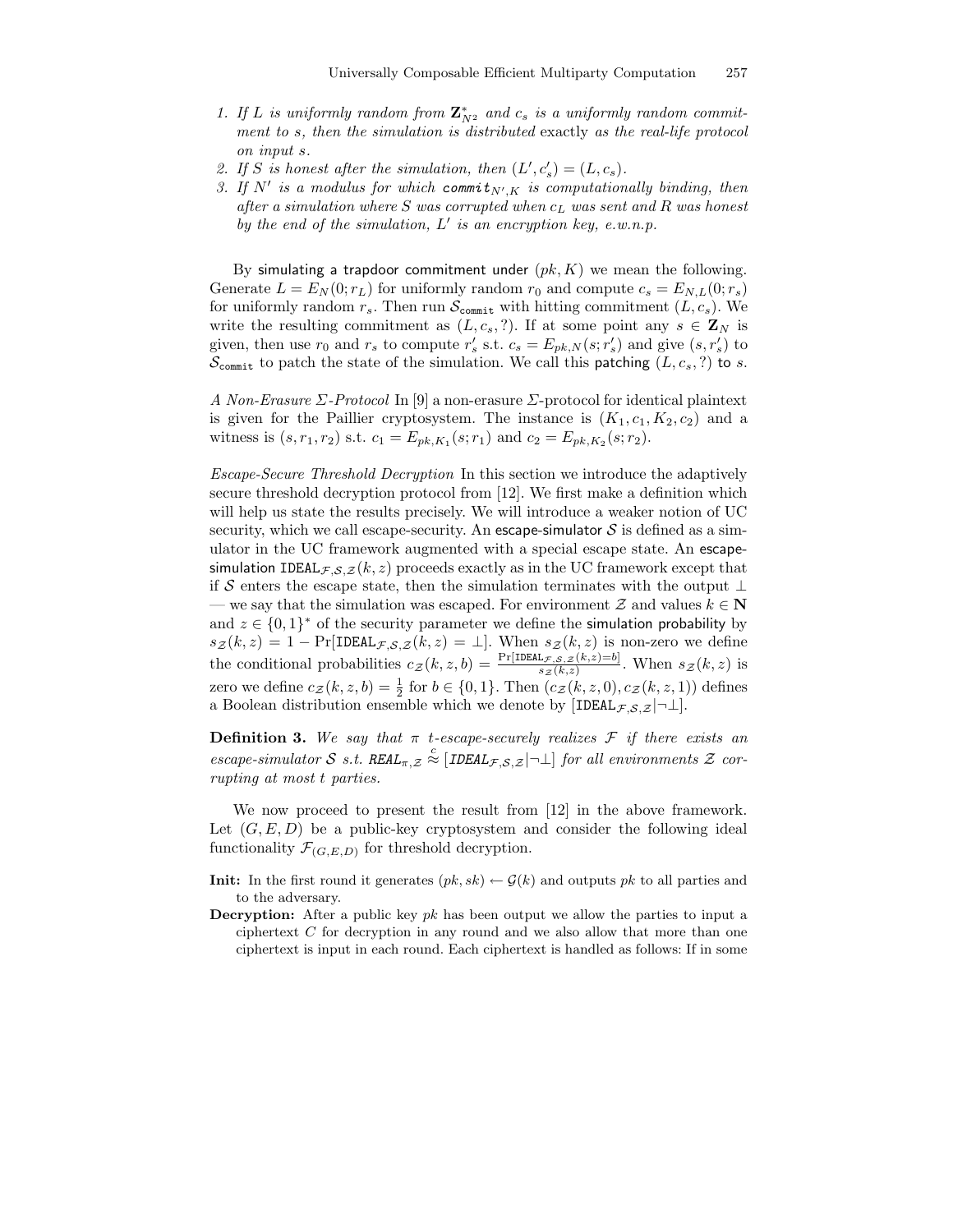round r all honest parties input C, then send  $(C, m = D_{sk}(C))$  to the adversary<sup>1</sup> and in round  $r + 6$  return m to all parties.

In our terminology here, what is proved in [12] is:

**Theorem 2.** There exists a protocol  $\pi_{pal}$  escape-securely realizing  $\mathcal{F}_{pal}$  with simulation probability  $\frac{1}{2}$ .

In [12] the key distribution is handled using a trusted party or a general MPC. Here we model this by assuming the key is generated by an ideal functionality  $\mathcal{F}_{\text{pal},key-gen}$ ; It generates a random threshold key  $(N,pv,sk_1,\ldots, sk_n)$  where N is a random Paillier public key,  $sk_1, \ldots, sk_n$  are the private key shares of the parties and pv is public values used in the protocol for a.o.t. checking decryption shares. In [12] a decryption protocol  $\pi_{\text{pal},dec}$  using this key is then described.

Their simulator consists of two parts. A simulator  $S_{\text{pal},key-gen}$  which given the public key pk from the ideal functionality simulates a key  $(N, pv, sk_1, \ldots, sk_n)$  $\mathcal{S}_{\text{pal},key-gen}(pk)$  with the property that  $(N, pv)$  is computationally indistinguishable from a real key. Furthermore a simulator  $S_{\text{pal,dec}}$  for the decryption protocol is given, which again is computationally indistinguishable from the real protocol as long as the simulation is not escaped. We need a last property of the protocol. Given a random Paillier key  $(pk, sk)$  it is possible to generate a threshold key  $(pk, pv, sk_1, \ldots, sk_n)$  with the same distribution as  $\mathcal{F}_{\text{pal},key-gen}$ . We write  $(pk, pv, sk_1, \ldots, sk_n) =$ SingleToThesh $(pk, sk)$ .

# 7 An Arithmetic Black Box

The ABB is an ideal functionality  $\mathcal{F}_{ABB}$ . Initially  $\mathcal{F}_{ABB}$  outputs a uniformly random key  $pk = N$  to all parties, defining the ring  $\mathbf{Z}_N$  that  $\mathcal{F}_{ABB}$  does arithmetic over. In each activation it expects a command from all honest parties and carries out the command if all honest parties agree. Typically agreement means that the parties gave the same command, e.g.  $(x \leftarrow x_1 + x_2)$ , but this does not always make sense. If e.g. party  $P_i$  is to load a secret value s into variable x, using the command  $(P_i: x \leftarrow s)$ , of course the other parties cannot acknowledge by giving the same command. In this case they input  $(P_i : x \leftarrow ?)$ ; The intended meaning is that  $P_i$  is allowed to define x using a value unknown to the other parties. If two honest parties ever disagree  $\mathcal{F}_{ABB}$  goes corrupted in the following sense: It outputs its entire current state and all future inputs on the SOT. Besides this it lets the environment determine all future outputs through the SIT. The functionality  $\mathcal{F}_{ABB}$  holds a list of defined variable names x and stores a value  $\text{val}(x) \in \mathbf{Z}_N$  for each. For all commands we require that variables on the right hand side of  $\leftarrow$  are defined and that x is defined when a (output x) command is given. In the command  $(P_i : x \leftarrow x_1 \cdot x_2)$  we require that  $x_1$  was defined by a  $(P_i : x_1 \leftarrow ?)$  command. A violation of these requirements will make  $\mathcal{F}_{ABB}$  go

<sup>&</sup>lt;sup>1</sup> We return these values to the adversary to specify that it is not part of the functionality to keep C or m secret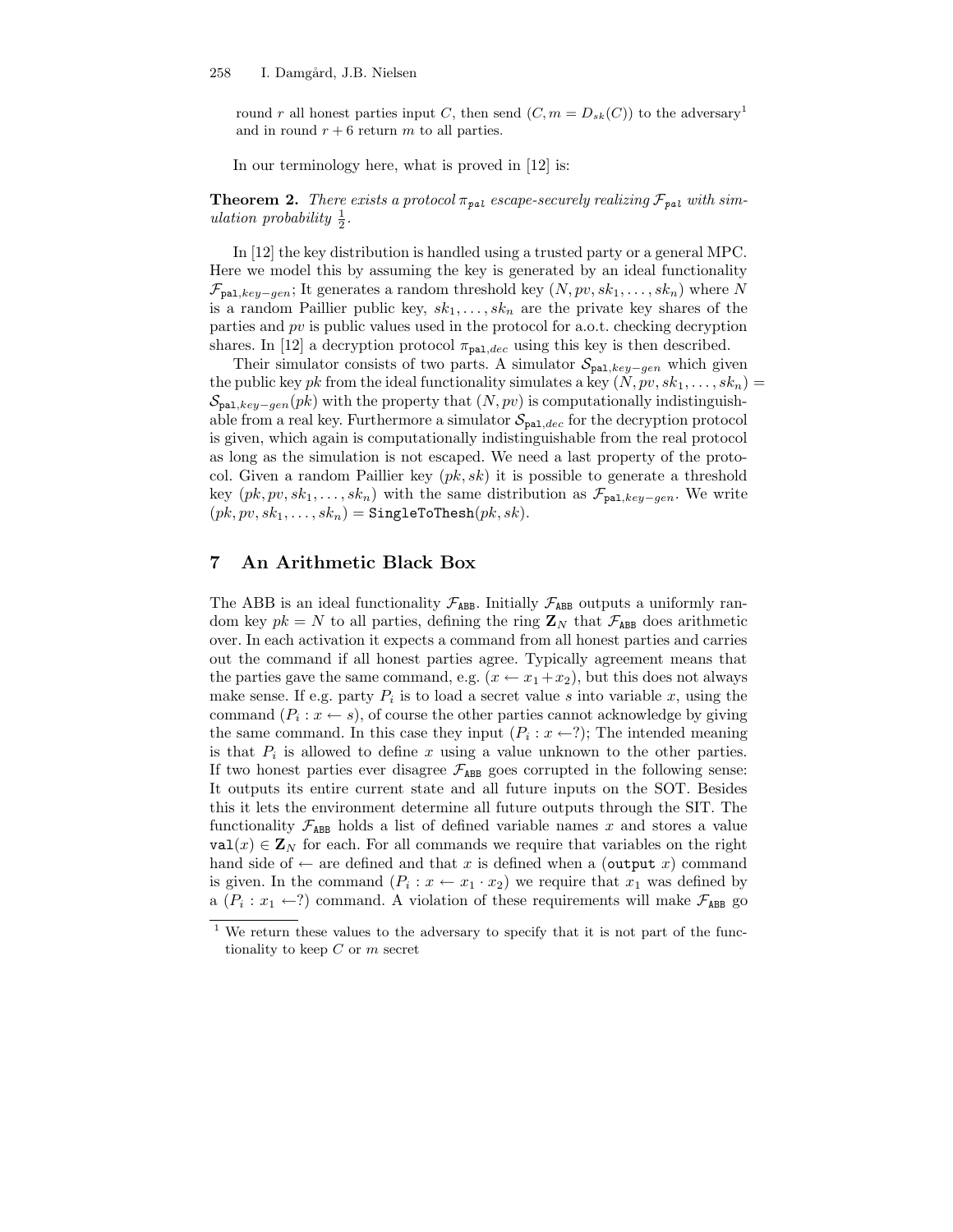corrupted. Each time a variable x is defined  $\mathcal{F}_{ABB}$  outputs (defined x) to all parties. Except for the s in  $(P_i : x \leftarrow s)$  all input values are output on the SOT.

- Init: Let c be the number of rounds used for setting up the keys in the real-life protocol. When the init command is given the ABB simply runs for  $c$  rounds ignoring all inputs. Then it generates a random Paillier key  $(N, sk)$  and outputs pk to all parties and outputs  $(N, sk)$  to the adversary.
- **Load:** On  $(P_i : x \leftarrow ?)$  in round r, if  $P_i$  inputs  $(P_i : x \leftarrow s)$  for  $s \in \mathbb{Z}_N$ , then set  $val(x) = s$  in round  $r + 8$ . If in a round before round  $r + 8$   $P_i$  is corrupted and the adversary inputs (change s') on the SIT, then  $val(x) = s'$ , and if the adversary inputs fail, then  $val(x)$  is not defined.
- **Linear combination:** On  $(x \leftarrow a_0 + \sum_{j=1}^l a_j x_j)$  for  $a_j \in \mathbf{Z}_N$  define  $\text{val}(x) = a_0 + \sum_{j=1}^l a_j x_j$  $\sum_{j=1}^{l} a_j \text{val}(x_j) \text{ mod } N$  in the same round.
- **Private multiplication:** On  $(P_i : x \leftarrow x_1 \cdot x_2)$  in round r, if  $P_i$  also inputs  $(P_i : x \leftarrow$  $x_1 \cdot x_2$ , (this is an extra requirement as  $P_i$  might be corrupted), then in round  $r+4$  define val $(x) = \text{val}(x_1)$ val $(x_2)$  mod N. If in a round before round  $r+5$  the adversary inputs fail on the SIT and  $P_i$  is corrupted, then  $\text{val}(x)$  is not defined.
- **Output:** On (output x) in round r output (output  $x = \text{val}(x)$ ) on the SIT and output (output  $x = val(x)$ ) to all parties in round  $r + 12$ .

The functionality has no general multiplication command, but running in the  $\mathcal{F}_{ABB}$ -hybrid model, parties can do a multiplication of any two variable using the multiplication protocol from the introduction. We now describe a protocol  $\pi_{ABB}$ realizing  $\mathcal{F}_{ABB}$ . A variable x with  $\text{val}(x) = s$  is represented by an encryption  $enc(x) = E_{pk,K}(s)$  on which the parties agree.

- Init: The protocol runs in the hybrid model with access to two copies of the functionality  $\mathcal{F}_{\text{pal},key-qen}$  described in Section 6. We call the public key returned by the first copy  $pk = N$ , and we assume that the first copy also returns two random encryptions  $K = E_{pk}(1)$  and  $R = E_{pk}(0)$ . We call the public key returned by the second copy  $pk' = N'$ , and we assume that the second copy also return 3n random encryptions  $K_{i,l} = E_{pk'}(0)$  for  $i \in [n], l \in \{0,1,2\}$ . The key  $K_{i,0}$  is for for running the proof of knowledge protocol from Section 4 with the relation in Section 6 with  $P_j$  as verifier. We will denote this by  $P_i$  proves to  $P_j$ . The double-trapdoor key  $K_j = (N', K_{j,1}, K_{j,2})$  will be used for running the universally composable commitment scheme in Section 6 with  $P_j$  as receiver to generate commitments under N. When  $P_i$  is the committer with some value s we will denote this by  $P_i$  commits to s to  $P_j$ . In the first round the parties call the ideal functionalities and wait until all keys are returned.
- **Load:** Below we use  $M$  as the key under which encryptions are made. When the parties carry out the load commands given from the environment they always use  $M = K$ . However the implementation of **Output** also uses the load command as an internal sub-routine, with  $M = R$ .
	- 1.  $P_i$  computes  $S = E_{pk,M}(s; r_S)$  and broadcasts S.
	- 2. For  $j \neq i$  party  $P_i$  commits to s to  $P_j$ . Denote the commitment by  $(L_j, c_{s,j}, r_{s,j})$ .
	- 3. For  $j \neq i$  party  $P_i$  proves to  $P_j$  with instance  $x = (pk, M, S, L_j, c_{s,j})$  and witness  $(s, r<sub>S</sub>, s, r<sub>s,j</sub>)$ .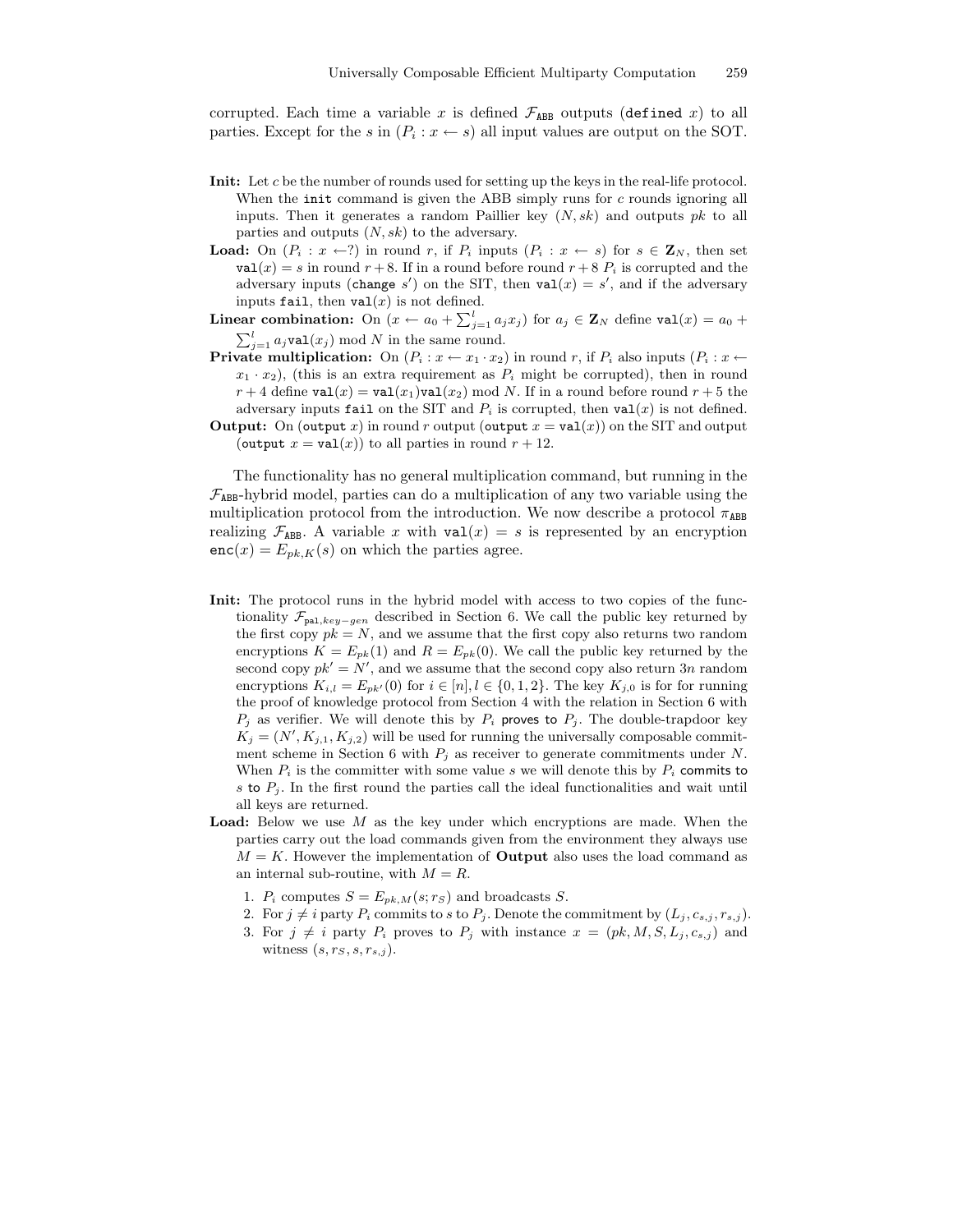- 260 I. Damgård, J.B. Nielsen
	- 4. For  $j \neq i$  party  $P_j$  inputs 1 to  $\mathcal{F}_{BA}$  iff the zero-knowledge proof given by  $P_i$  to  $P_i$  was accepted.

5. Wait until  $\mathcal{F}_{BA}$  outputs a bit b. If  $b = 1$  the parties set  $enc(x) = S$ .

Linear combination: Set enc $(x) = g^{a_0} \prod_{i=1}^l \text{enc}(x_j)^{a_j} \mod N^2$ .

**Private multiplication:** We assume that  $P_i$  knows  $(s, r_s)$  s.t.  $\texttt{enc}(x_1) = E_{pk,K}(s; r_s)$ .

- 1.  $P_i$  computes  $X = E_{pk,enc(x_2)}(s; r_X)$  and broadcasts X.
- 2. For  $j \neq i$  party  $P_i$  proves to  $P_j$  with instance  $x = (pk, K, \texttt{enc}(x_1), \texttt{enc}(x_2), X)$ and witness  $(s, r<sub>S</sub>, s, r<sub>X</sub>)$ , and as above the parties run a BA to determine whether to accept the proof.
- 3. If the result of the BA is 1 the parties set  $enc(x) = X$ .
- **Output:** 1.  $P_i$  generates random  $r_i \in \mathbb{Z}_N$  and loads it into variable  $x_i$  using  $M = K$ . Let  $\{C_j\}_{j\neq i}$  denote the commitments used in Step 2 of the load.
	- 2. Parti  $P_i$  loads  $r_i$  into variable  $y_i$  using  $M = R$ , but reuses the commitments  ${C_i}_{i \neq i}$  from the previous load. If a party  $P_i$  input 0 to the BA in the previous load for  $P_j$ , then input 0 again in this load.
	- 3. Let I be a size  $t+1$  subset of the set of indices i for which  $y_i$  is now defined. Let  $\{\lambda_i^I\}_{i\in I}$  be degree t Lagrange coefficients interpolating from  $\{f(i)\}_{i\in I}$  to  $f(0)$ over  $\mathbf{Z}_N$ . Compute  $S = \prod_{i \in I} \mathsf{enc}(y_i)^{\lambda_i^I} \bmod N^2$  and  $T = \mathsf{enc}(x)S \bmod N^2$ . We assume some fixed way of picking the subset  $I$  so that all parties agree on  $T$ .
	- 4. The parties run  $\pi_{\text{pal},dec}$  from Section 6 on T and take as their output the value v returned by  $\pi_{\text{pal},dec}$ .

### **Theorem 3.**  $\pi_{ABB}$   $\lceil (n-1)/2 \rceil$ -securely realizes  $\mathcal{F}_{ABB}$ .

Due to space limitations we can only sketch the proof of Theorem 3, a full proof will appear in the Ph.D. dissertation of the second author. In the proof we construct an interface S simulating  $\pi_{ABB}$  in the ideal process with access to  $\mathcal{F}_{ABB}$ . The simulator runs a copy of the protocol  $\pi_{ABB}$  and keeps it consistent with the inputs and outputs of  $\mathcal{F}_{ABB}$  in ideal process (in which S is run). In simulating  $\pi_{ABB}$ , S must provide inputs to  $\mathcal{F}_{ABB}$  on behalf of the corrupted parties. For all commands except Load and Private Multiplication only the inputs from honest parties are consider by  $\mathcal{F}_{\text{ABB}}$ . However for a load  $(P_i : x \leftarrow ?)$  and a private multiplication  $(P_i : x \leftarrow x_1 \cdot x_2)$  the input from S matters. In the first case S must provide an input  $(P_i : x \leftarrow s)$  for x to be defined and in the second case S must provide the input  $(P_i : x \leftarrow x_1 \cdot x_2)$  for x to be defined. Whether the simulator supplies these inputs, and the value of s, depends on  $\mathcal{Z}$ : If  $\mathcal{Z}$  lets  $P_i$  participate in the simulation of  $\pi_{ABB}$  in a way which results in the honest parties defining  $enc(x)$  to hold some encryption, then S will provide the input to  $\mathcal{F}_{ABB}$  and in the case of a **Load** it will determine an appropriate value of s. The initialization is simulated as follows::

**Init:** For the first copy it receives the key  $(pk = N, sk)$  from  $\mathcal{F}_{ABB}$  and computes  $(N, pv, sk_1, \ldots, sk_n) =$  SingleToThesh $(pk, sk)$ .(1) Then it computes  $K = E_{pk}(0; rK)$ and computes  $R = E_{pk}(1; r_R)$  and outputs  $(pk, pv, sk_i, R, K)$  to party  $P_i$ . For the second copy it generates N' and all the keys  $K_{j,l} = E_{N'}(0; r_{j,l})$  itself and distributes these as in the protocol. When running the simulator for the zero-knowledge proofs with  $P_j$  as verifier the key  $K_{j,0}$  is given to the simulator, and if  $P_j$  is corrupted  $t_{j,0}$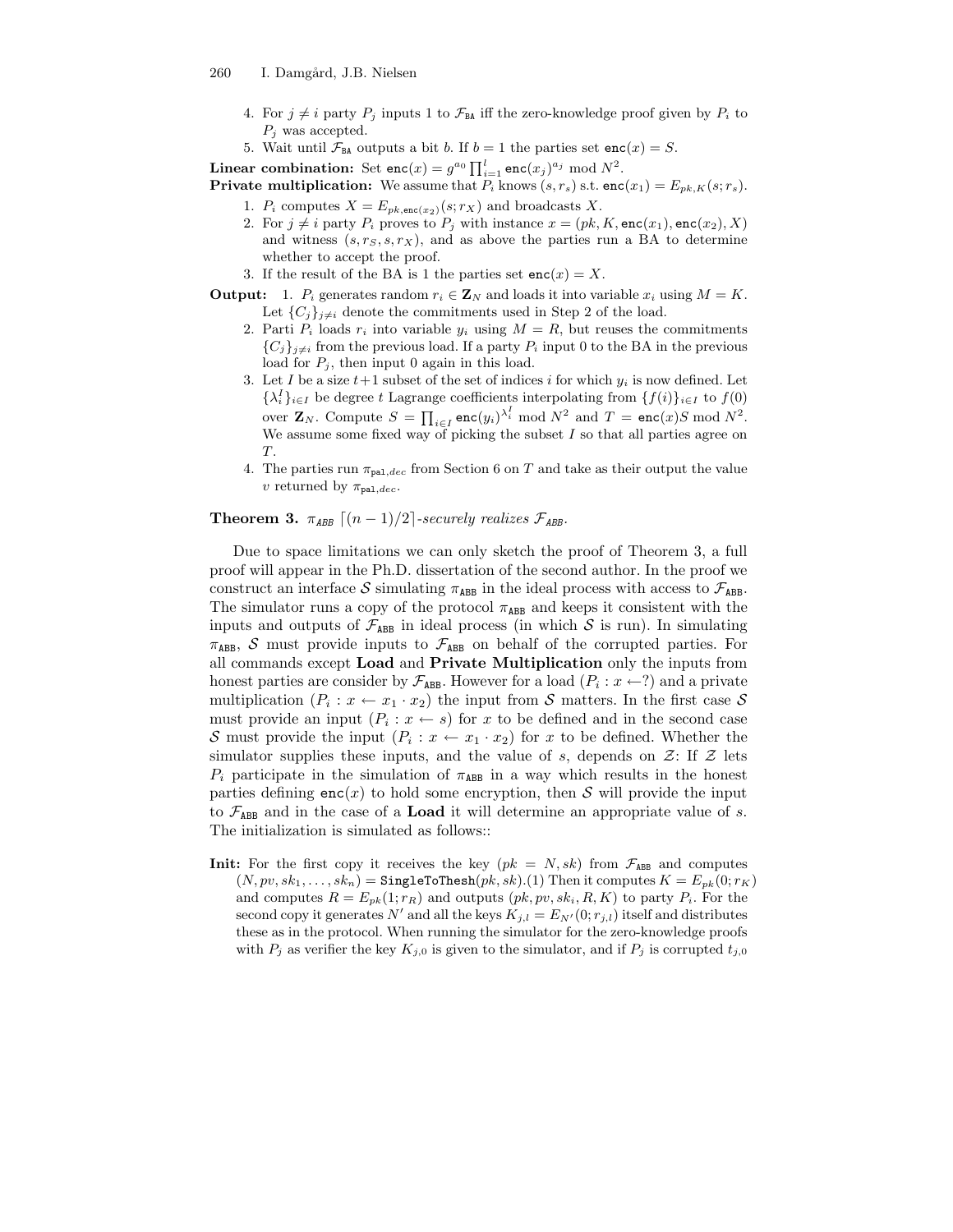is given to the simulator. Notice that we do not use  $sk'$  so the commitment schemes  $E_{pk', K_{j,0}}$  will be computationally binding as required. When running the simulator for a commitment from  $P_i$  to  $P_j$  the key  $(K_{j,1}, K_{j,2})$  is given to the simulator, and if  $P_j$  is corrupted  $t_{j,1}$  and  $t_{j,2}$  are given to the simulator. Notice that except for K and R this initialization simulates perfectly the protocol.

The simulator maintains the invariant that a variable  $x$  is defined in the simulated  $\pi_{ABB}$  iff it is defined in  $\mathcal{F}_{ABB}$ . Furthermore the simulator maintains that for all defined variables x it knows  $ran(x)$  s.t.  $enc(x) = E_{pk}(0, ran(x))$ . These values are used for trapdoor openings under  $K$ , e.g. in the simulation of the load command:

- **Load:** We only describe how to simulate for  $M = K$  as for all loads with key R we will actually know the value to load, so the 'simulation' can be done by running the protocol. On  $(P_i : x \leftarrow ?)$ , if  $P_i$  is honest we proceed as follows:
	- 1.  $P_i$  computes  $S = E_{pk}(0; r_0)$  and broadcasts S. If  $P_i$  is corrupted after this step, then we learn  $(P_i : x \leftarrow s)$  from the ideal process. Then using  $r_K$  and  $r_0$ compute  $r_S$  s.t.  $S = E_{pk,K}(s; r_S)$  and uses  $r_S$  as the internal state of  $P_i$ .
	- 2. For  $j \neq i$  party  $P_i$  simulates a trapdoor commitment to  $P_j$  giving commitment  $(L_i, c_{s,i}, ?)$ . If  $P_i$  is corrupted in or after this step, then first patch as as above, and then patch  $(L_j, c_{s,j}, ?)$  to s.
	- 3. For each party  $P_i$  where  $j \neq i$  party  $P_i$  run the simulator from Section 4 with instance  $x = (pk, K, S, (L_j, c_{s,j}))$ . If  $P_i$  is corrupted after this Step, then first patch as above. Then  $w = (s, r<sub>S</sub>, r<sub>s,j</sub>)$  is a witness to x. Give this witness to the simulator from Section 4 to patch the state of the proof of knowledge.
	- 4. The parties execute the BA following the protocol. If the result is 1 the parties set enc $(x) = S$  and  $ran(x) = r_0$ .

For corrupted  $P_i$  the simulator inputs  $(P_i : x \leftarrow 0)$  to  $\mathcal{F}_{ABB}$  on behalf of  $P_i$  and then lets the honest parties follow the protocol. If the BA fails the simulator inputs fail on the SIT of  $\mathcal{F}_{ABB}$ . If the broadcast value  $enc(x) = S$  is accepted, then the simulator must at the end of the load input (change s) on behalf of  $P_i$  on the SIT of  $\mathcal{F}_{ABB}$ . Since the BA output 1, at least  $t + 1$  parties input 1, so at least one party  $P_j$  which is still honest input 1. Let  $(L_j, c_{s,j})$  be the commitment received by  $P_j$ . Since the proof received was accepted,  $P_i$  can, e.w.n.p., open  $(L_i, c_{s,i})$  and S to the same value,  $s$  say  $-$  i.e. if we could rewind we could extract such a value. By Theorem 1 we can assume that if S was sent by the adversary, then  $L_j$  is a binding key, so  $(L_i, s_i)$  can only be opened to one value. Therefore we can using sk decrypt(2)  $(L_j, c_{s,j})$  to obtain the value s to which  $P_i$  can open S. The intuition here is that if K had been an encryption of 1, then this value s, to which  $P_i$  can open S, would indeed be its plaintext value, so we have extracted the 'plaintext' of S.

If  $P_i$  is honest at the onset of the load but is corrupted before the third message of the commitment protocol is sent, i.e. in round  $r + 2$ , then the environment might send a commitment  $(L_j, c_{s,j})$  to a value s' different from the s which has already been input to  $\mathcal{F}_{ABB}$ , and we have no guarantee that  $L_j$  is an encryption key. However, we have no need to decrypt either: Since the simulator sent  $S$  it patched the state of  $P_i$  to be consistent with  $S = \texttt{enc}_{pk,K}(s; r_S)$ . So, if K had been a binding key, then the state of  $P_i$  would be consistent with  $\mathcal{F}_{ABB}$ .

In all cases, if  $enc(c)$  is accepted the simulator decrypts(3)  $enc(x)$  to learn random bits ran(x) s.t.  $enc(x) = E_{pk}(0; ran(x)).$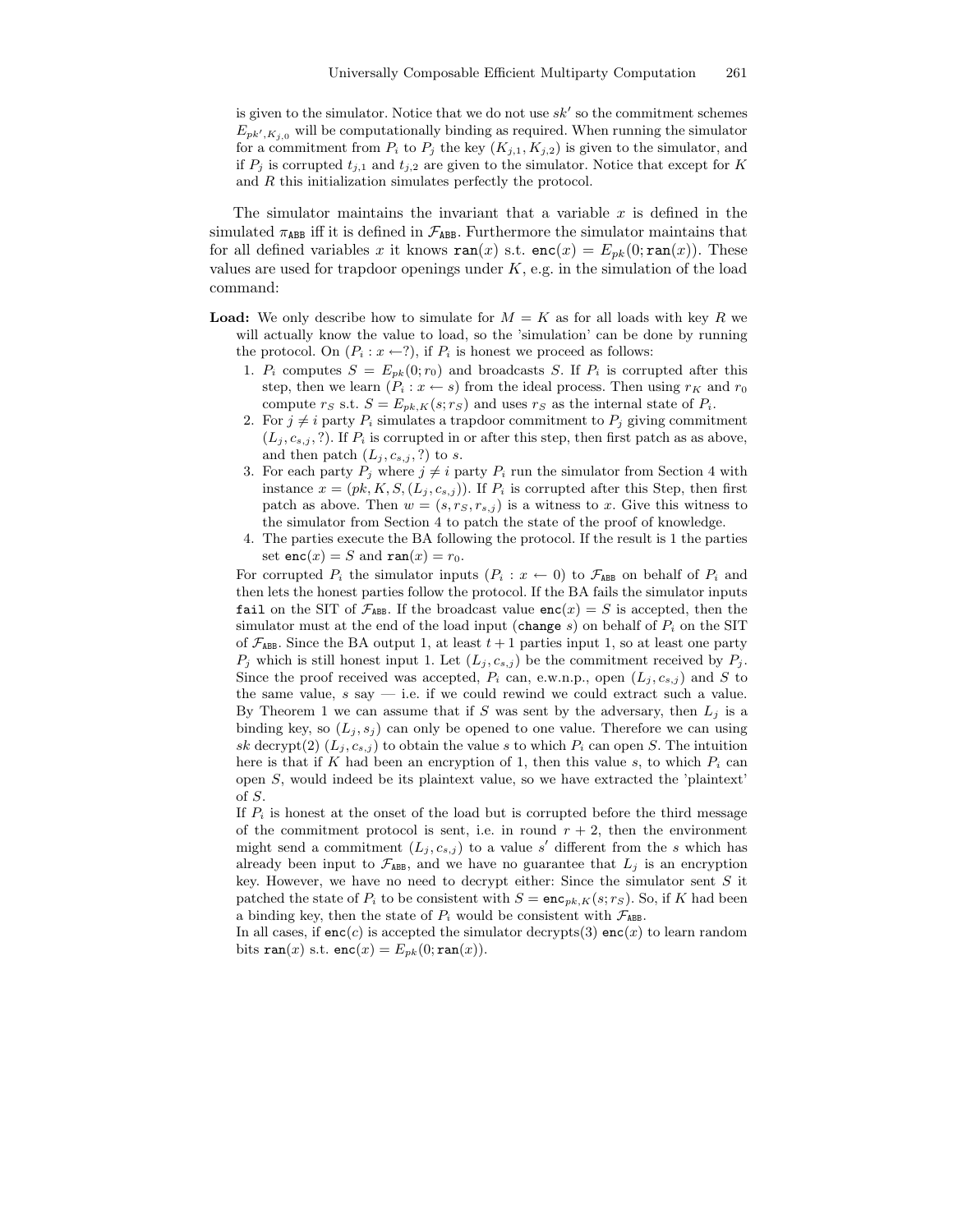A private multiplication is simulated similarly, letting  $X = E_{pk}(0; r_0)$  and if s becomes known, computing  $r_X$  s.t.  $X = E_{pk,enc(x_2)}(s; r_X)$  — in doing this we use that we know  $ran(x_2)$  s.t.  $enc(x_2) = E_{pk}(0, ran(x_2))$ . Linear combination is simulated by letting  $enc(x) = g^{a^0} \prod_{i=1}^l enc(x_j)^{a_j}$  and  $ran(x) =$  $a_0 \prod_{i=1}^{l} \text{ran}(x_j)^{a_j} \text{ mod } N$ . An output is simulated as follows:

- **Output:** On input (output  $x = v$ ) from  $\mathcal{F}_{ABB}$  we know that all honest parties got the input (output  $x$ ) and will output  $v$  in 12 rounds. We cannot use the simulator from Section 6 to simulate a decryption to  $v$ , as the inconsistent party might get corrupted. Instead we cheating in the randomization as to make  $T$  an encryption of v, and then decrypt honestly.
	- 1. For honest  $P_i$  run the load command by committing to uniformly random elements  $r'_i$  under trapdoor keys.
	- 2. Let J be the indices j of corrupted parties for which the load into  $x_i$  succeeded. If  $|J| < t$ , then add the indices of some uniformly random honest parties until  $|J| = t$  and for those parties, let  $r_i = r'_i$ . Pick a random degree  $t+1$  polynomial  $f(j)$  s.t.  $f(j) = r_j$  for  $j \in J$  and  $f(0) = v$ . Then for the honest parties set  $r_i = f(i)$  and patch the load into  $x_i$  to be consistent with  $s = r_i$ . Then load  $r_i$  into  $y_i$  under R by running the load protocol honestly. This is possible as the previous load is now consistent with  $r_i$ .
	- 3. This step is simulated by following the protocol. Since  $R$  is an encryption of 1, unless a corrupted party  $P_j$  was able to load different values into  $x_j$  and  $y_j$ , we will have that S is an encryption of  $f(0) = v$  and so is then  $T.(4)$
	- 4. Run the decryption protocol as in the protocol.

We then prove IDEAL $_{\mathcal{F}_{\text{ABB}},\mathcal{S},\mathcal{Z}} \stackrel{c}{\approx} \text{REAL}_{\pi_{\text{ABB}},\mathcal{Z}}$  using a hybrids argument. Define  $H_0'$  by taking  $\mathcal{F}_{ABB}$ , S and  $Z$  and running IDEAL $_{\mathcal{F}_{ABB},S,Z}$  with the modification that  $S_{gen,pal}(pk)$  is run at (1) to produce the key and  $S_{pal,dec}(T, D_{sk}(T))$  is run at (4) instead of  $\pi_{\text{pal},gen}$ . Let  $H_0 = [H_0 | \neg \bot]$ . Doing this we got rid of the use of sk at  $(1)$  but introduced one at  $(4)$ . By the results in Section 6 we will have that IDEAL $_{\mathcal{F}_{\text{ABB}},\mathcal{S},\mathcal{Z}} \stackrel{c}{\approx} H_0$ . Define  $\mathbf{H}'_1$  as  $H'_0$  but at  $(2, 3)$  use xtr from Section 4 to extract the plaintext (and for  $(3)$ , the random bits.) Let  $H_1 = [H'_1 | \neg \bot]$ . By the results in Section 4 we will have  $H_0 \stackrel{c}{\approx} H_1$ . Define  $\mathbf{H'_2}$  as  $H'_1$  but at  $(4)$ run  $S_{\text{pal},dec}(T,v)$  instead of  $S_{\text{pal},dec}(T, D_{sk}(T))$ . Let  $H_2 = [H'_2|\neg \perp]$ . By using Sections 4 it can be proved that  $v = D_{sk}(T)$ , e.w.n.p. So,  $H_2 \stackrel{c}{\approx} H_1$ . Notice that  $H_2$  can be produced without using sk, so now we can use the semantic security of  $E_{pk}$ . Define  $\mathbf{H}'_3$  as  $H'_2$ , but use  $R = E_{pk}(0)$ . It follows via semantic security that  $H_3 = [H_3'|\neg\bot] \stackrel{c}{\approx} H_2$ . Define  $\mathbf{H}_4'$  as  $H_3'$  except that we use correct inputs to all honest parties and pick the  $r_i$  values uniformly at random for all honest parties. It can be seen that  $H_4 = [H'_4|\neg \perp] = H_3$ , as  $K, R \in E_{pk}(0)$ , so no information is leaked about the inputs and the environment sees at most  $t$ of the  $r_i$  values and so cannot distinguish random values from random values consistent with a degree  $t+1$  polynomial. Define  $\mathbf{H}'_5$  as  $H'_4$  but with  $K = E_{pk}(1)$ and use semantic security to prove  $H_5 = [H'_5 | \neg \bot] \stackrel{c}{\approx} H_4$ . Because  $K = E(1)$ we cannot use the simulator from 6 for simulating the commitments anymore. However this not not needed either as from  $H_4'$  all honest parties use correct